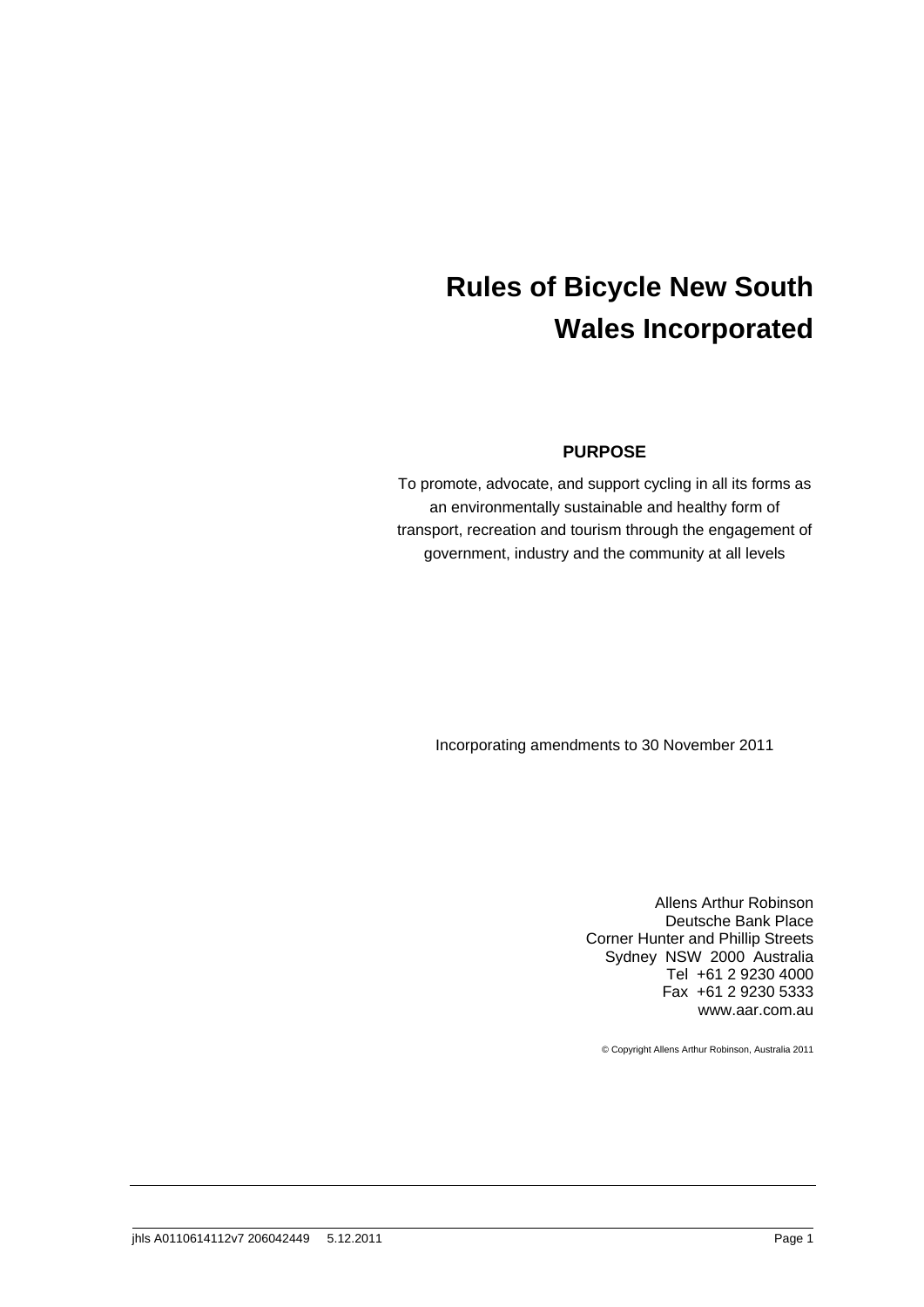# **Table of Contents**

| 1.  | <b>Objects</b>                                     | 4                       |
|-----|----------------------------------------------------|-------------------------|
| 2.  | <b>Definitions and interpretation</b>              | 4                       |
| 3.  | <b>Membership qualifications</b>                   | 6                       |
| 4.  | <b>Application for membership</b>                  | 6                       |
| 5.  | <b>Cessation of membership</b>                     | $\overline{7}$          |
| 6.  | Membership entitlements not transferable           | $\overline{\mathbf{r}}$ |
| 7.  | <b>Resignation of membership</b>                   | $\overline{7}$          |
| 8.  | <b>Register of Members</b>                         | $\overline{7}$          |
| 9.  | <b>Fees and subscriptions</b>                      | 8                       |
| 10. | <b>Members' liabilities</b>                        | 8                       |
| 11. | <b>Resolution of internal disputes</b>             | 8                       |
| 12. | <b>Disciplining of members</b>                     | 8                       |
| 13. | Right of appeal of disciplined member              | 9                       |
| 14. | <b>Affiliations</b>                                | 9                       |
| 15. | <b>Powers of the Board</b>                         | 10                      |
| 16. | <b>Constitution and membership of the Board</b>    | 10                      |
| 17. | <b>Office-Bearers</b>                              | 11                      |
| 18. | <b>Election of members of the Board</b>            | 12                      |
| 19. | Appointment of members of the Board                | 12                      |
| 20. | <b>Returning Officer</b>                           | 13                      |
| 21. | <b>Secretary</b>                                   | 13                      |
| 22. | <b>Treasury Functions</b>                          | 13                      |
| 23. | <b>Casual vacancies</b>                            | 14                      |
| 24. | <b>Removal of member</b>                           | 14                      |
| 25. | <b>Meetings and quorum</b>                         | 14                      |
| 26. | Delegation by Board to sub-committee               | 15                      |
| 27. | <b>Voting and decisions</b>                        | 16                      |
| 28. | <b>Annual General Meetings-holding of</b>          | 16                      |
| 29. | Annual General Meetings—calling of and business at | 17                      |
| 30. | <b>Special General meetings-calling of</b>         | 17                      |
| 31. | <b>Notice</b>                                      | 18                      |
| 32. | <b>Procedure</b>                                   | 18                      |
| 33. | <b>Presiding member</b>                            | 19                      |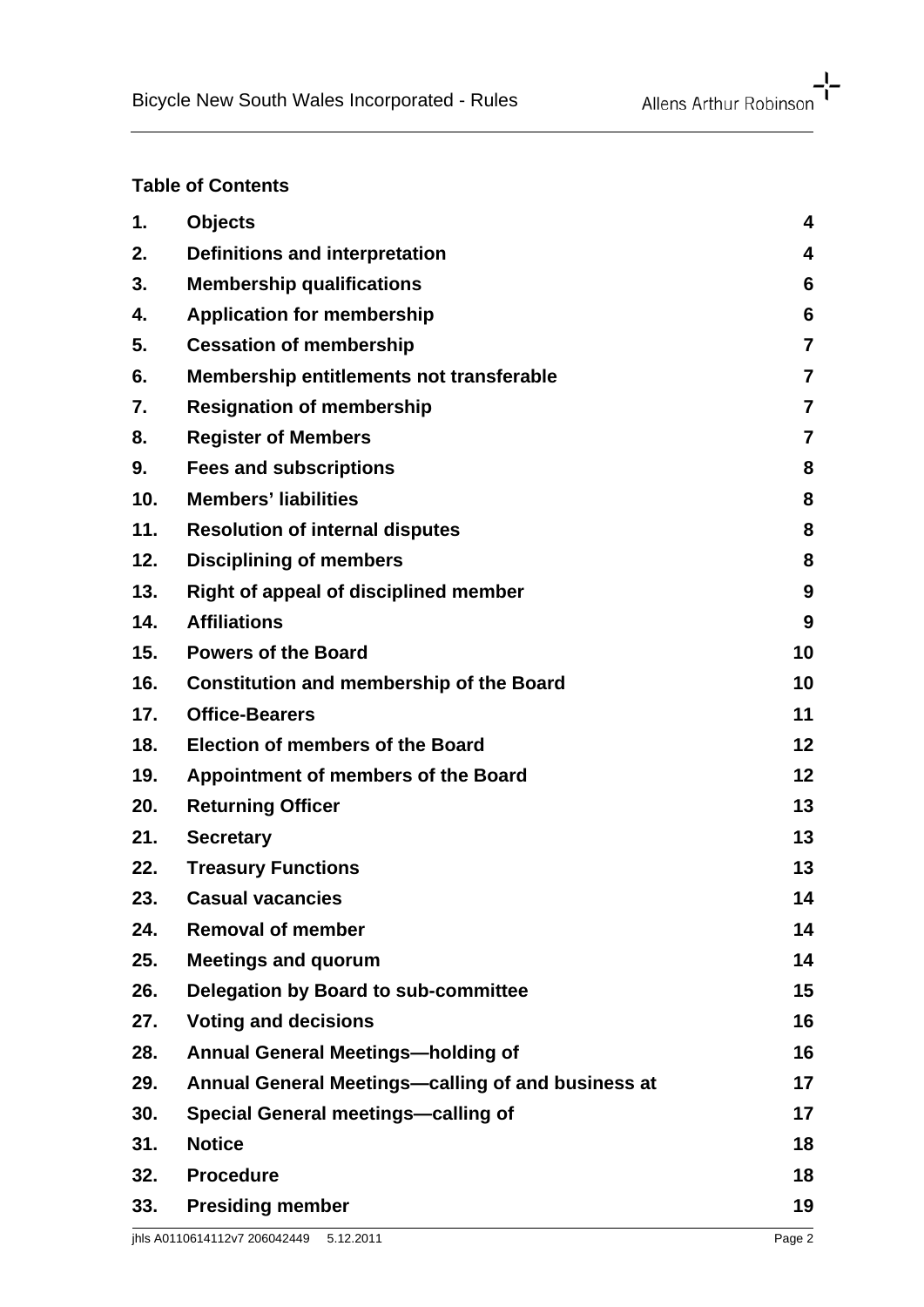| 34.               | <b>Adjournment</b>                                           | 19 |
|-------------------|--------------------------------------------------------------|----|
| 35.               | <b>Making of decisions</b>                                   | 19 |
| 36.               | <b>Special resolution</b>                                    | 20 |
| 37.               | <b>Voting</b>                                                | 20 |
| 38.               | <b>Direct Voting</b>                                         | 20 |
| 38A.              | <b>Postal ballots</b>                                        | 21 |
| 39.               | <b>Appointment of proxies</b>                                | 21 |
| 40.               | <b>Insurance</b>                                             | 21 |
| 41.               | <b>Funds-source</b>                                          | 21 |
| 42.               | <b>Funds-management</b>                                      | 22 |
| 43.               | Alteration of objects and rules                              | 22 |
| 44.               | <b>Common seal</b>                                           | 22 |
| 45.               | <b>Custody of books</b>                                      | 22 |
| 46.               | <b>Inspection of books</b>                                   | 22 |
| 47.               | <b>Service of notices</b>                                    | 22 |
| 48.               | <b>Surplus Property</b>                                      | 23 |
| 48A.              | <b>Financial Year</b>                                        | 23 |
| 49.               | <b>Application of this Part</b>                              | 23 |
| 50.               | Payment etc of office bearers and members                    | 23 |
| 51.               | <b>Vacation of office</b>                                    | 24 |
| 52.               | <b>Surplus property</b>                                      | 24 |
| 53.               | <b>Notification of Proposed Alteration of Rules</b>          | 24 |
| 54.               | <b>Compliance with Charitable Fundraising Act 1991 (NSW)</b> | 24 |
| 55.               | <b>Previous rules superseded</b>                             | 24 |
| 56.               | <b>Transitional</b>                                          | 24 |
| <b>Appendix 1</b> |                                                              | 26 |
|                   |                                                              |    |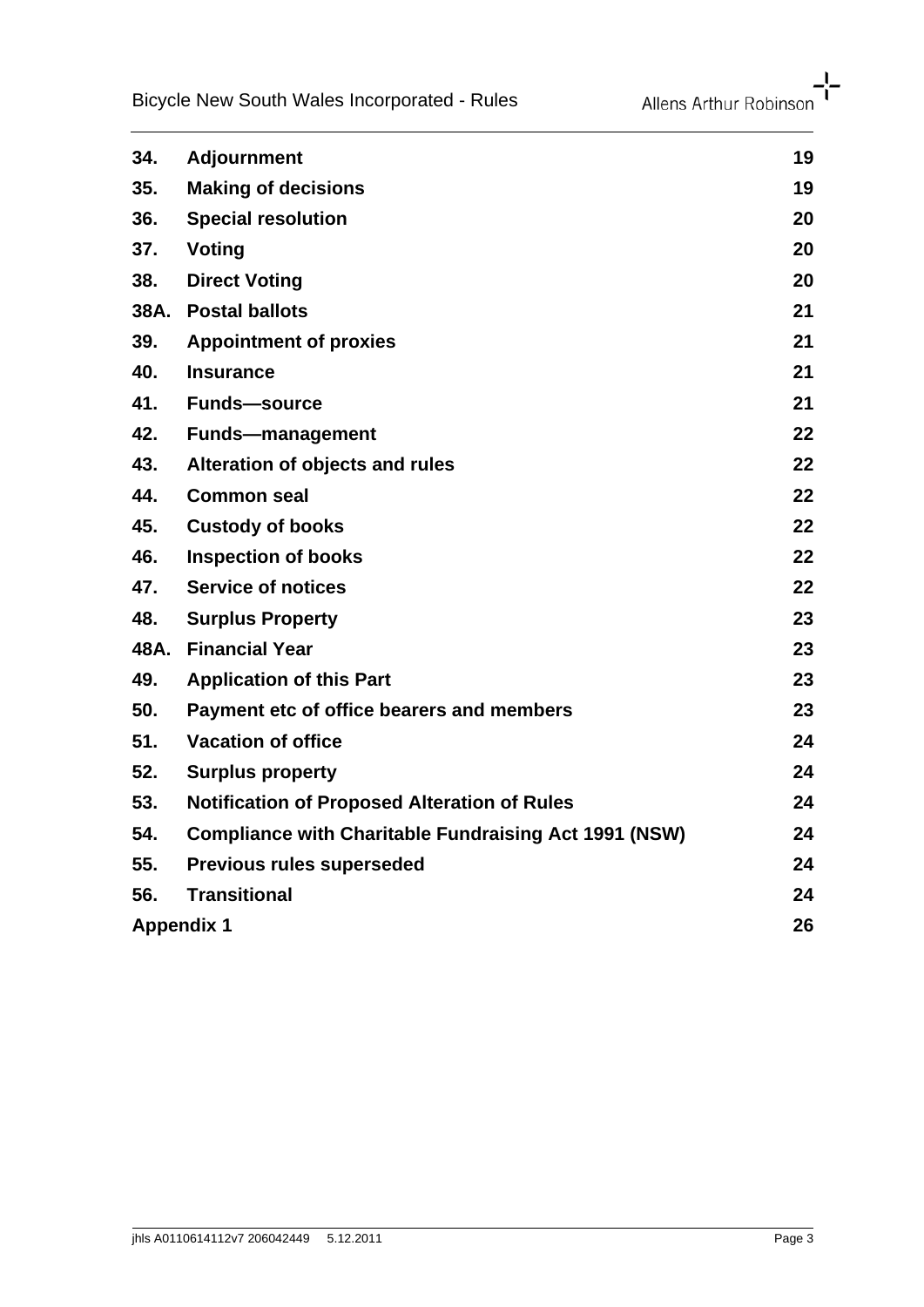# **PART 1 - PRELIMINARY**

#### **1. Objects**

The objects of the Association are:

- (a) to conserve and protect the natural environment through the promotion of bicycling as an environmentally beneficial means of transport;
- (b) to promote the use of the Bicycle as a key element of ecologically sustainable development practices;
- (c) to promote Bicycle transport as a means of reducing greenhouse gas emissions, improving air and water quality, reducing non-renewable energy consumption and improving land use;
- (d) to promote the use of the Bicycle as a healthy, environmentally sustainable means of recreation and tourism and enhancing accessibility and personal mobility in the community;
- (e) to promote education of bicyclists and other road users in the interest of road safety;
- (f) to advocate enforcement of the rights and obligations of bicyclists; and
- (g) to advocate engineering and equipment appropriate for the use of bicyclists.

# **2. Definitions and interpretation**

#### **2.1 Definitions**

In these rules:

"*Annual General Meeting*" means the general meeting of the Association held each year in accordance with rule 28.

"*Appointed Member*" means a member of the Board appointed in accordance with rule 19.

"*Association*" means Bicycle New South Wales Incorporated.

"*Bicycle*" means a vehicle with 1 or more wheels that is built to be propelled by human power through a belt, chain or gears (whether or not it has an auxiliary motor), and:

- (a) includes a pedicab, penny-farthing, scooter, tricycle and unicycle; but
- (b) does not include a wheelchair, wheeled recreational device, wheeled toy, or any vehicle with an auxiliary motor capable of generating a power output over 200 watts (whether or not the motor is operating).

"*Board"* means the group of members elected and appointed to be members of the Board in accordance with rule 16, which governs and has the management of the Association.

*"Director-General*" means the Director-General of the Department of Fair Trading.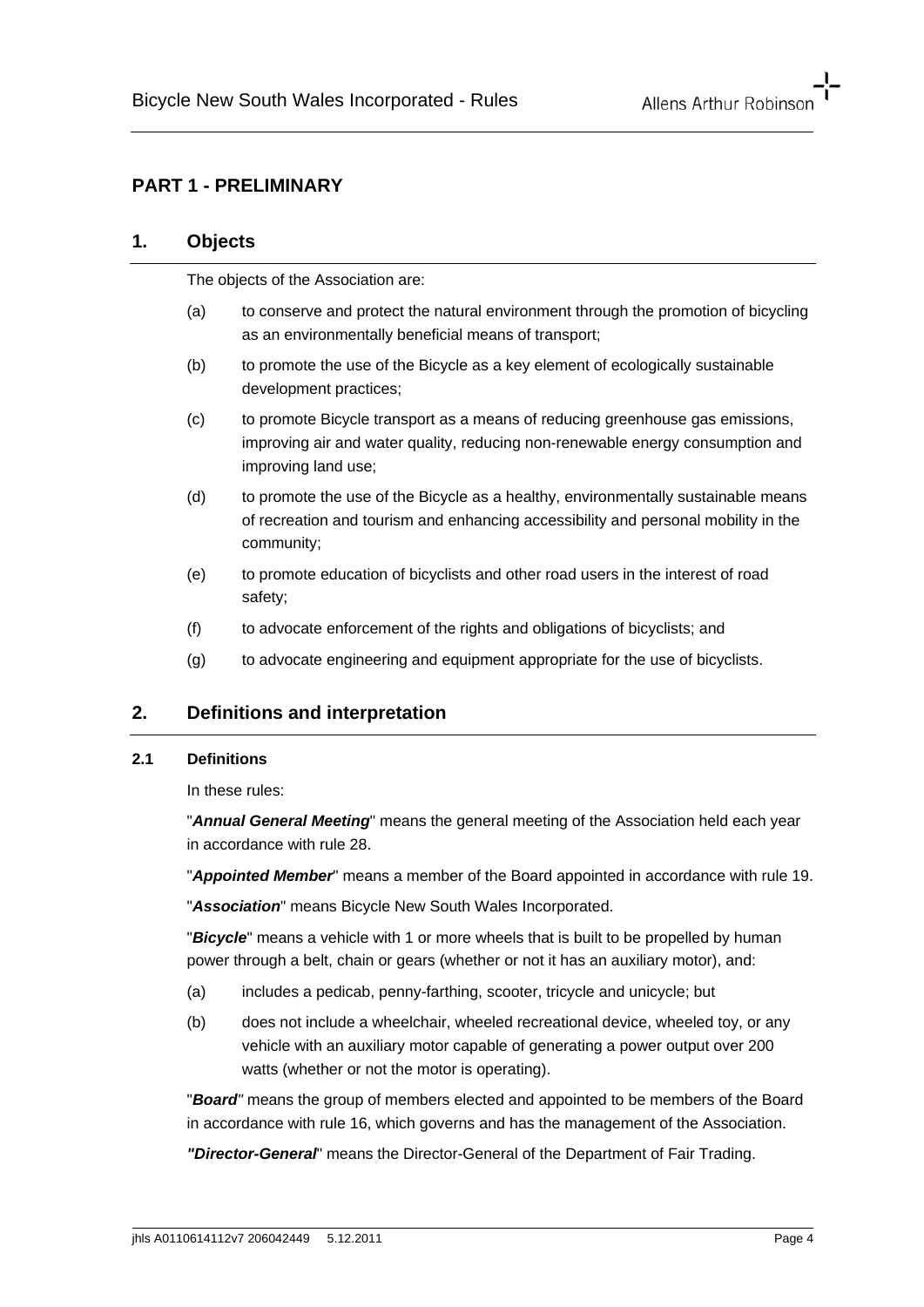**"***Direct Vote***"** means a vote on a resolution delivered following a determination by the Board under rule 38 and in accordance with that rule (including any regulations made by the Board under rule 38.2).

"*Elected Member*" means a member of the Board elected in accordance with rule 18.

"*General Meeting*" means a general meeting of the Association including an Annual General Meeting and a Special General Meeting.

"*Member*" means a person whose name is entered in the Register of Members as a member of the Association.

"*Office-bearer*" means each office described in rule 17.1.

*"Public Officer"* means the person who is for the time being appointed as the Public Officer of the Association under the Act, whether or not that person holds any other office of the Association.

"*Register of Members*" means the register maintained in accordance with rule 8.

"*Rules*" means these Rules of Bicycle New South Wales, as may be amended in accordance with rule 43.

"*Secretary*" means:

(a) the person holding office under these rules as Secretary of the Association, or

(b) if no such person holds that office—the Public Officer of the Association.

"*Special General Meeting*" means a general meeting of the Association other than an Annual General Meeting.

"*the Act*" means the *Associations Incorporation Act 2009* (NSW).

"*the Regulation*" means the *Associations Incorporation Regulation 2010* (NSW).

#### **2.2 Interpretation**

- (a) In these rules:
	- (i) a reference to a function includes a reference to a power, authority and duty; and
	- (ii) a reference to the exercise of a function includes, if the function is a duty, a reference to the performance of the duty.
- (b) The provisions of the *Interpretation Act 1987* apply to and in respect of these rules in the same manner as those provisions would so apply if these rules were an instrument made under the Act.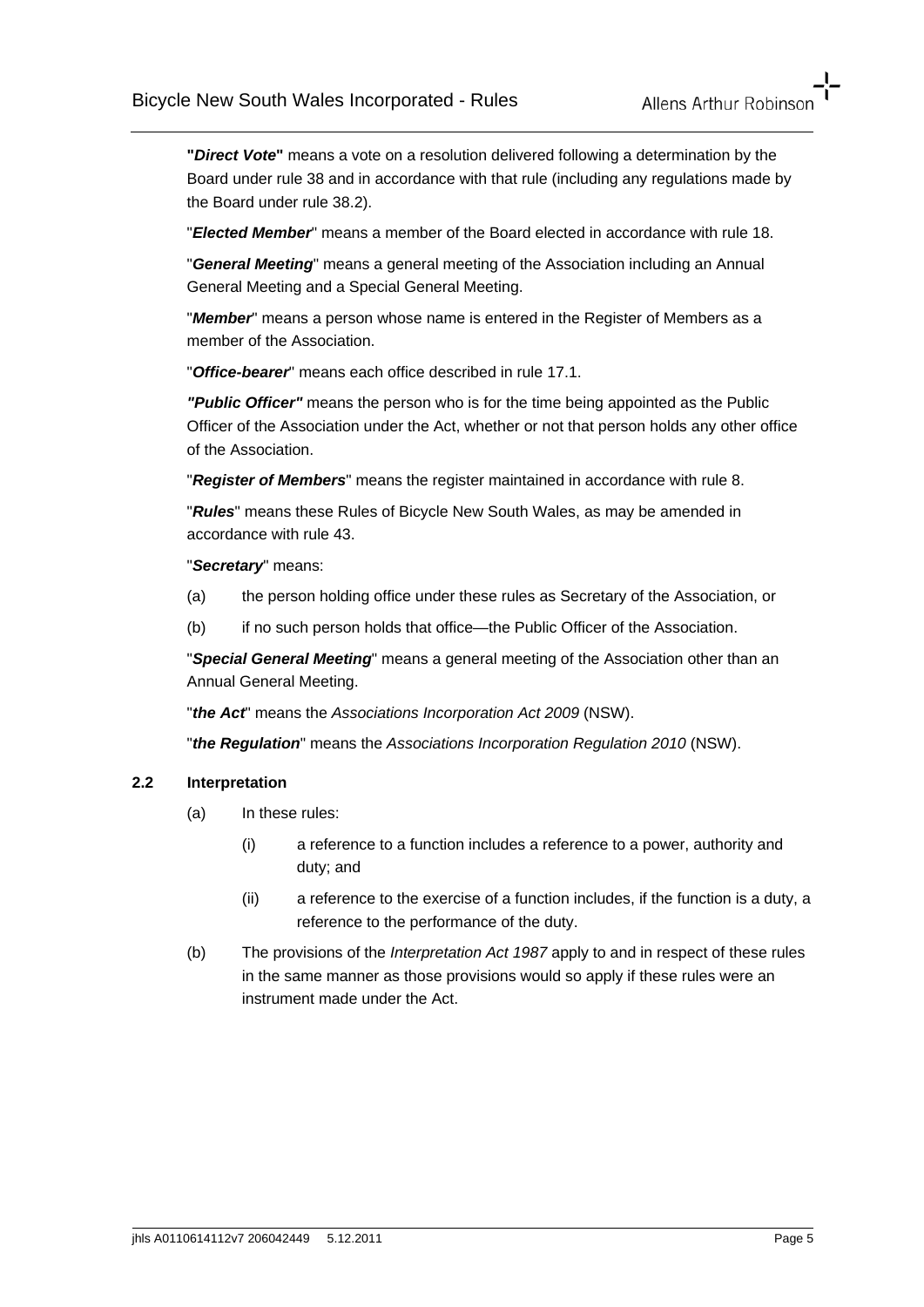# **PART 2 - MEMBERSHIP**

#### **3. Membership qualifications**

- 3.1 A person is qualified to be a Member of the Association if, but only if:
	- (a) the person was a Member of the Association immediately before incorporation of the Association under the Act and has not ceased to be a Member of the Association at any time after incorporation of the Association, or
	- (b) the person is a natural person or body corporate:
		- (i) who applies for membership of the Association as provided by rule 4, and
		- (ii) who has been approved for membership of the Association in accordance with rule 4.2

# **4. Application for membership**

- 4.1 An application of a person for membership of the Association:
	- (a) must be made to the Association in writing, in the form as the Board may approve from time to time:
	- (b) must be lodged with the Secretary of the Association, or any other person nominated by the Board; and
	- (c) must be accompanied by the sum payable under rule 9 (if required by the Board, either generally or in respect of a particular application).
- 4.2 As soon as practicable after receiving an application for membership, the Secretary, or any other person nominated by the Board, must refer the application to the Board or the Board's delegate, which must determine whether to approve or to reject the application.
- 4.3 As soon as practicable after the Board makes a determination under rule 4.2, the Secretary or any other person nominated by the Board must:
	- (a) notify the applicant in writing that the Board approved or rejected the application (whichever is applicable);
	- (b) if the Board has approved the application, unless the relevant sum has already been paid under rule 4.1(c), request the applicant to pay (within the period of 28 days after receipt of the notification) the sum payable under rule 9; and
	- (c) if the Board has rejected the application, notify the applicant (within the period of 28 days of receipt of the application) and return any sum paid under rule 4.1(c) to the applicant.
- 4.4 If the Board has approved the application, the Secretary, or any other person nominated by the Board, must, on payment by the applicant of the amounts referred to in rule 4.3(b), enter the applicant's name in the Register of Members and, on the name being so entered, the applicant becomes a Member of the Association.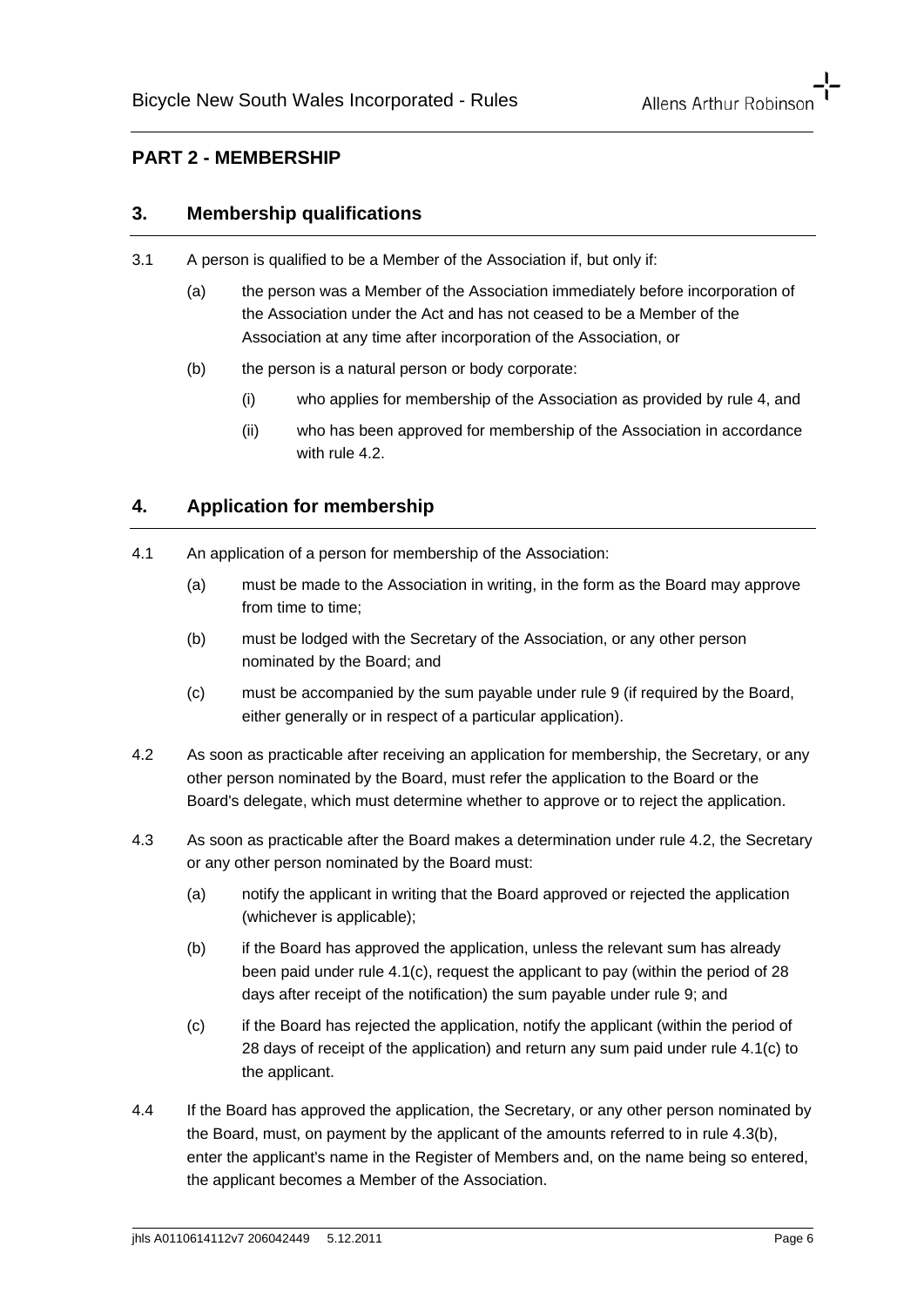### **5. Cessation of membership**

A person ceases to be a Member if the person:

- (a) dies;
- (b) resigns membership;
- (c) is expelled from the Association; or
- (d) fails to pay the Association the membership fee determined in accordance with rule 9.

### **6. Membership entitlements not transferable**

A right, privilege or obligation which a person has by reason of being a Member:

- (a) is not capable of being transferred or transmitted to another person, and
- (b) terminates on cessation of the person's membership.

# **7. Resignation of membership**

- 7.1 A Member of the Association is not entitled to resign that membership except in accordance with this rule.
- 7.2 A Member may resign from membership of the Association by first giving to the Secretary written notice of at least one month (or such other period as the Board may determine) of the Member's intention to resign and, on the expiration of the period of notice, the Member ceases to be a Member.
- 7.3 If a Member of the Association ceases to be a Member under 7.2 and in every other case where a Member ceases to hold membership, the Secretary must make an appropriate entry in the Register of Members recording the date on which the Member ceased to be a Member.

#### **8. Register of Members**

- 8.1 The Public Officer of the Association must establish and maintain a Register of Members of the Association specifying the name and address of each person who is a Member of the Association together with the date on which the person became a Member.
- 8.2 The Register of Members must be kept at the principal place of administration of the Association and must be open for inspection, free of charge, by any Member at the registered office of the Association between 9.00am and 4.00pm on any day other than a Saturday, Sunday or public holiday under the *Banks and Bank Holidays Act 1912* (NSW).
- 8.3 A Member may obtain a copy of any part of the Register of Members on payment of a fee of \$1 for each page copied or, if some other amount is determined by the Board, that other amount.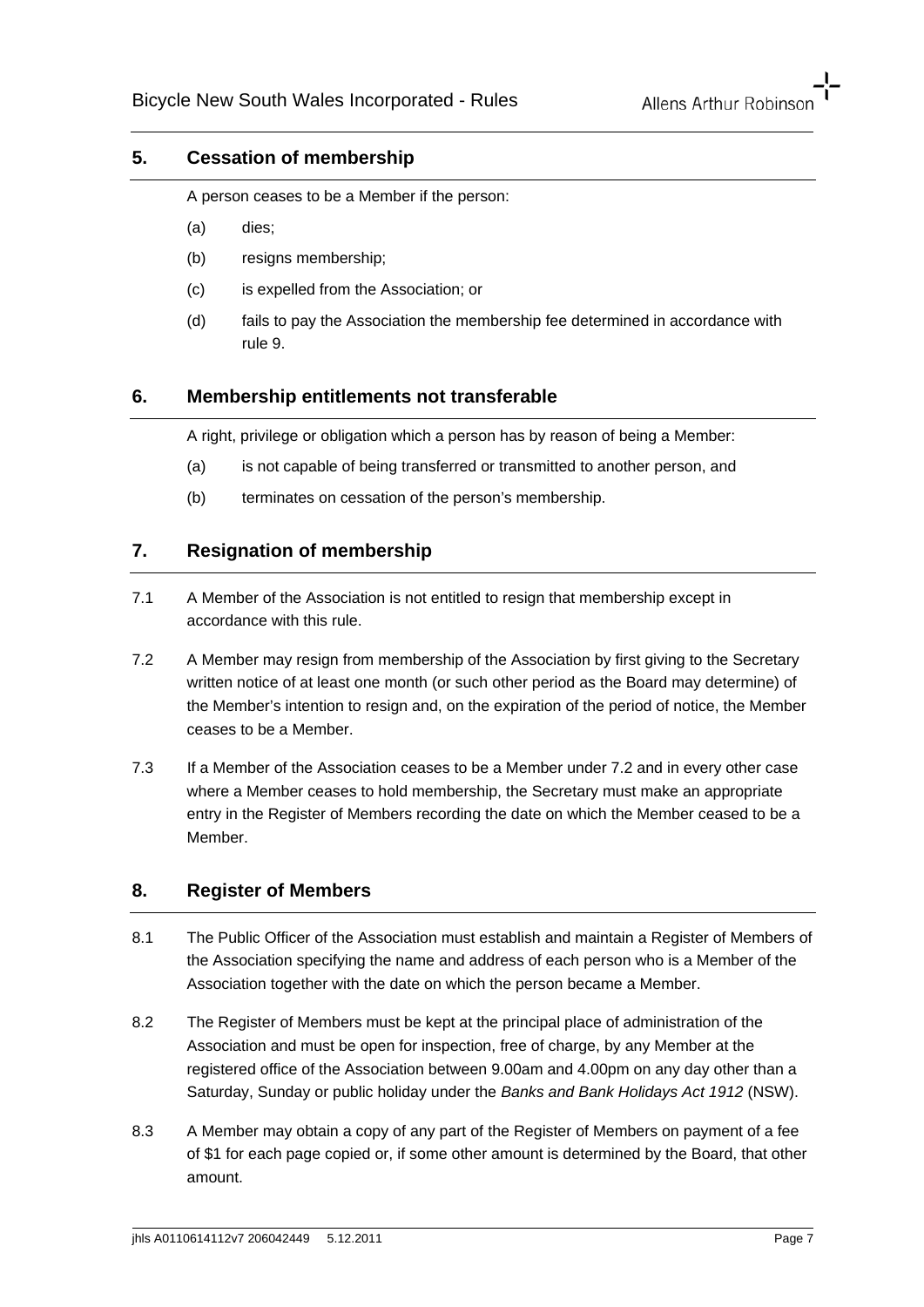#### **9. Fees and subscriptions**

- 9.1 A Member must, on admission to membership, pay to the Association a fee of \$1 or, if some other amount is determined by the Board, that other amount.
- 9.2 In addition to any amount payable by the member under rule 9.1, a Member must pay to the Association a membership fee of \$2 or, if some other amount is determined by the Board, that other amount:
	- (a) on admission to membership; and
	- (b) on or before each anniversary of that person's admission to membership, or such other date as determined by the Board.

## **10. Members' liabilities**

The liability of a Member to contribute towards the payment of the debts and liabilities of the Association or the costs, charges and expenses of the winding up of the Association is limited to the amount, if any, unpaid by the Member in respect of membership of the Association as required by rule 9

### **11. Resolution of internal disputes**

- 11.1 Disputes between Members (in their capacity as members of the association), and disputes between Members and the Association, are to be referred to the Board in the first instance for mediation. If the dispute remains unresolved within 2 months of being referred to the Board, then the dispute must be referred to a community justice centre for mediation in accordance with the Community Justice Centres Act 1983 .
- 11.2 At least 7 days before a mediation session under rule 11.1 is to commence, the parties are to exchange statements of the issues that are in dispute between them and supply copies to the mediator.
- 11.3 Each party must bear its own costs associated with the resolution of the internal dispute.

#### **12. Disciplining of members**

- 12.1 A complaint may be made to the Board by any person that a Member:
	- (a) has persistently refused or neglected to comply with a provision or provisions of these Rules, or
	- (b) has persistently and wilfully acted in a manner prejudicial to the interests of the Association.
- 12.2 On receiving such a complaint, the Board:
	- (a) must cause notice of the complaint to be served on the Member concerned, and
	- (b) must give the member at least 14 days from the time the notice is served within which to make submissions to the Board in connection with the complaint, and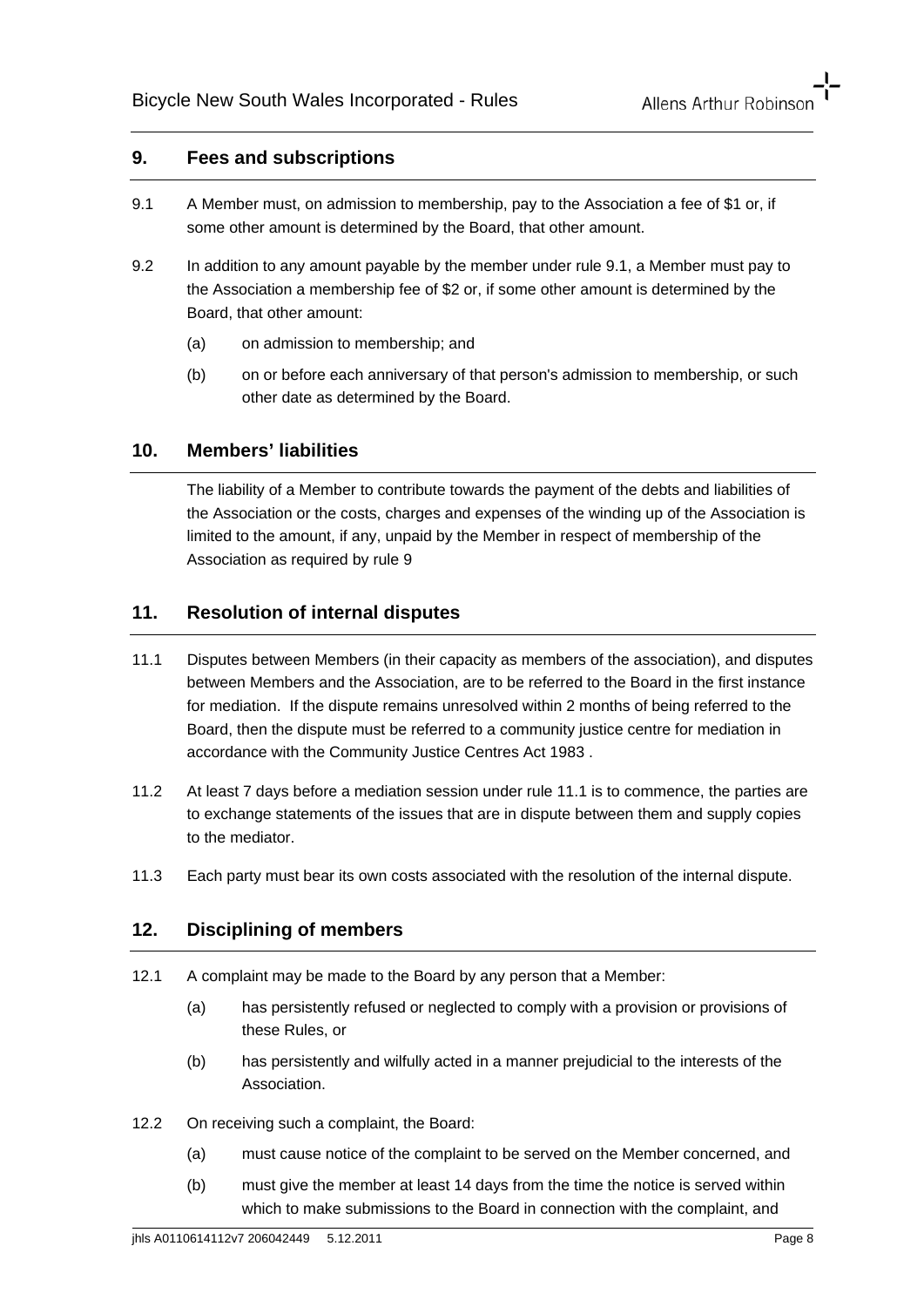- (c) must take into consideration any submissions made by the Member in connection with the complaint.
- 12.3 The Board may, by resolution, expel the Member from the Association or suspend the Member from membership of the Association if, after considering the complaint and any submissions made in connection with the complaint, it is satisfied that the facts alleged in the complaint have been proved.
- 12.4 If the Board expels or suspends a Member, the Secretary must, within 7 days after the action is taken, cause written notice to be given to the Member of the action taken, of the reasons given by the Board for having taken that action and of the Member's right of appeal under rule 13.
- 12.5 The expulsion or suspension does not take effect:
	- (a) until the expiration of the period within which the Member is entitled to appeal against the resolution concerned, or
	- (b) if within that period the Member exercises the right of appeal, unless and until the Association confirms the resolution under rule 13.5,

whichever is the later

# **13. Right of appeal of disciplined member**

- 13.1 A Member may appeal to the Association at a General Meeting against a resolution of the Board under rule 12, within 7 days after notice of the resolution is served on the member, by lodging with the Secretary a notice to that effect.
- 13.2 The notice may, but need not, be accompanied by a statement of the grounds on which the Member intends to rely for the purposes of the appeal.
- 13.3 On receipt of a notice from a Member under rule 13.1, the Secretary must notify the Board, which must convene a General Meeting of the Association to be held within 28 days after the date on which the Secretary received the notice.
- 13.4 At a General Meeting of the Association convened under rule 13.3:
	- (a) no business other than the question of the appeal is to be transacted;
	- (b) the Board and the Member must be given the opportunity to state their respective cases orally or in writing, or both; and
	- (c) the Members present are to vote by secret ballot on the question of whether the resolution should be confirmed or revoked.
- 13.5 If at the General Meeting the Association passes a special resolution in favour of the confirmation of the resolution, the resolution is confirmed.

#### **14. Affiliations**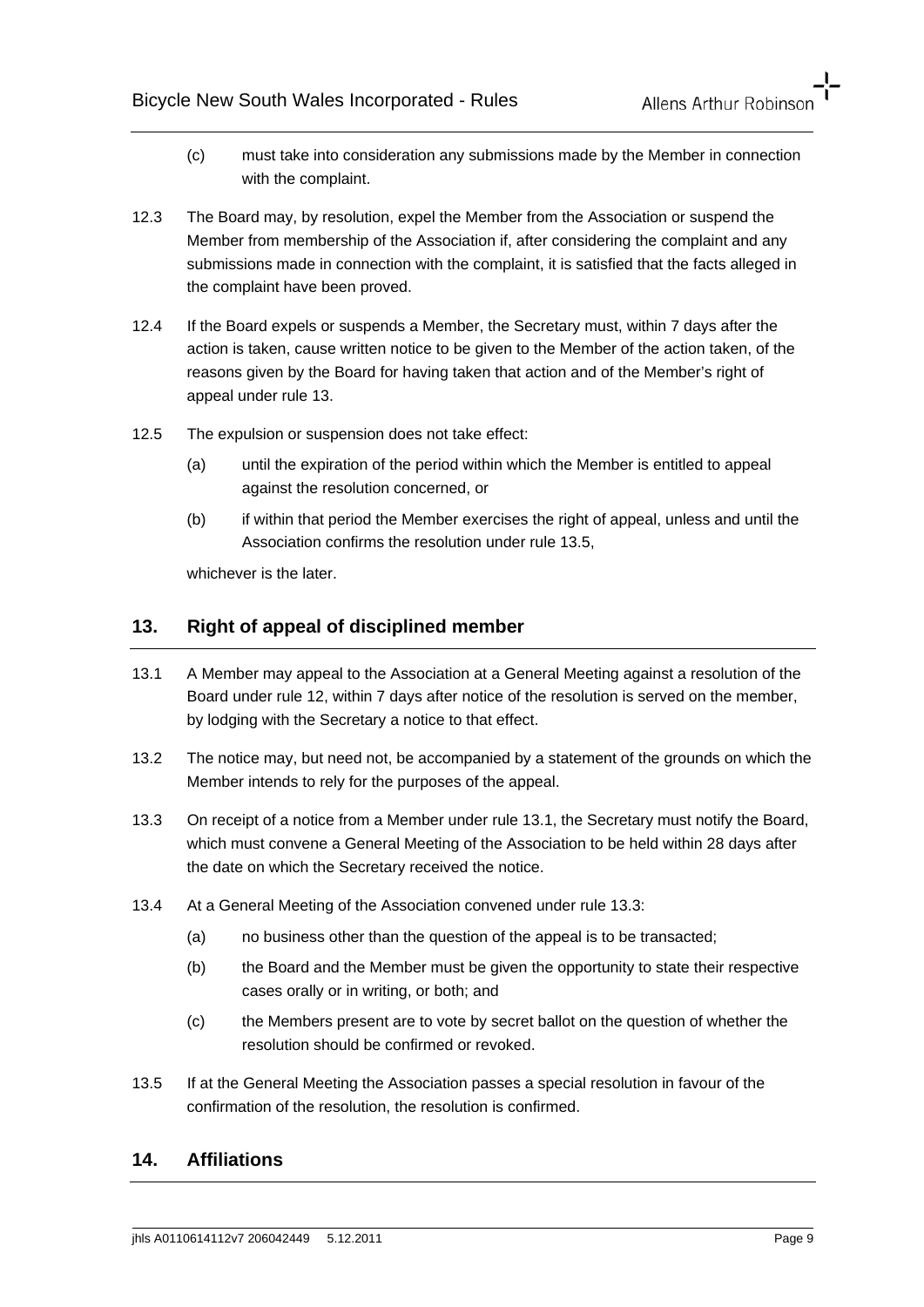- 14.1 The Board may require any entity or group of persons which states or proposes to state that it has any affiliation with the association (*Affiliate*) to be either:
	- (a) a Member of the Association; or
	- (b) be comprised of Members of the Association in such proportion as the Board may decide from time to time.
- 14.2 The Board may require any Affiliate to comply with conditions in order to permit that Affiliate to state an affiliation with the Association. Such conditions may vary between each Affiliate and may be amended from time to time by the Board.

# **PART 3 – THE BOARD**

#### **15. Powers of the Board**

Subject to the Act, the Regulation, these rules and to any resolution passed by the association in general meeting, the Board:

- (a) is to control and manage the affairs of the Association;
- (b) may exercise all such functions as may be exercised by the Association, other than those functions that are required by these rules to be exercised by a General Meeting of Members of the Association; and
- (c) has power to perform all such acts and do all such things as appear to the Board to be necessary or desirable for the proper management of the affairs of the Association, including (without limitation) making regulations to give effect to these Rules. Any such regulations must be published on the Association's website and available to all Members for inspection at the Association's registered office between 9.00am and 4.00pm on any day other than a Saturday, Sunday or public holiday under the *Banks and Bank Holidays Act 1912* (NSW).

#### **16. Constitution and membership of the Board**

- 16.1 The Board is to consist of 9 members, of which:
	- (a) 6 members will be elected at the Annual General Meeting of the Association under rule 18 (*Elected Members*); and
	- (b) 3 members will be appointed in accordance with rule 19 (*Appointed Members*).
- 16.2 Subject to these Rules, each Elected Member and Appointed Member shall retire at the third Annual General Meeting following the Board member's election or appointment under these Rules but shall be eligible for re-election or re-appointment (as applicable).
- 16.3 In the event of a casual vacancy occurring in the membership of the Board in relation to an Elected Member within three months of that Board member's election accordance with rule 18, the casual vacancy is to be offered to the unsuccessful candidates (in the order of votes obtained) who were nominated for election as members of the Board at the most recent Annual General Meeting.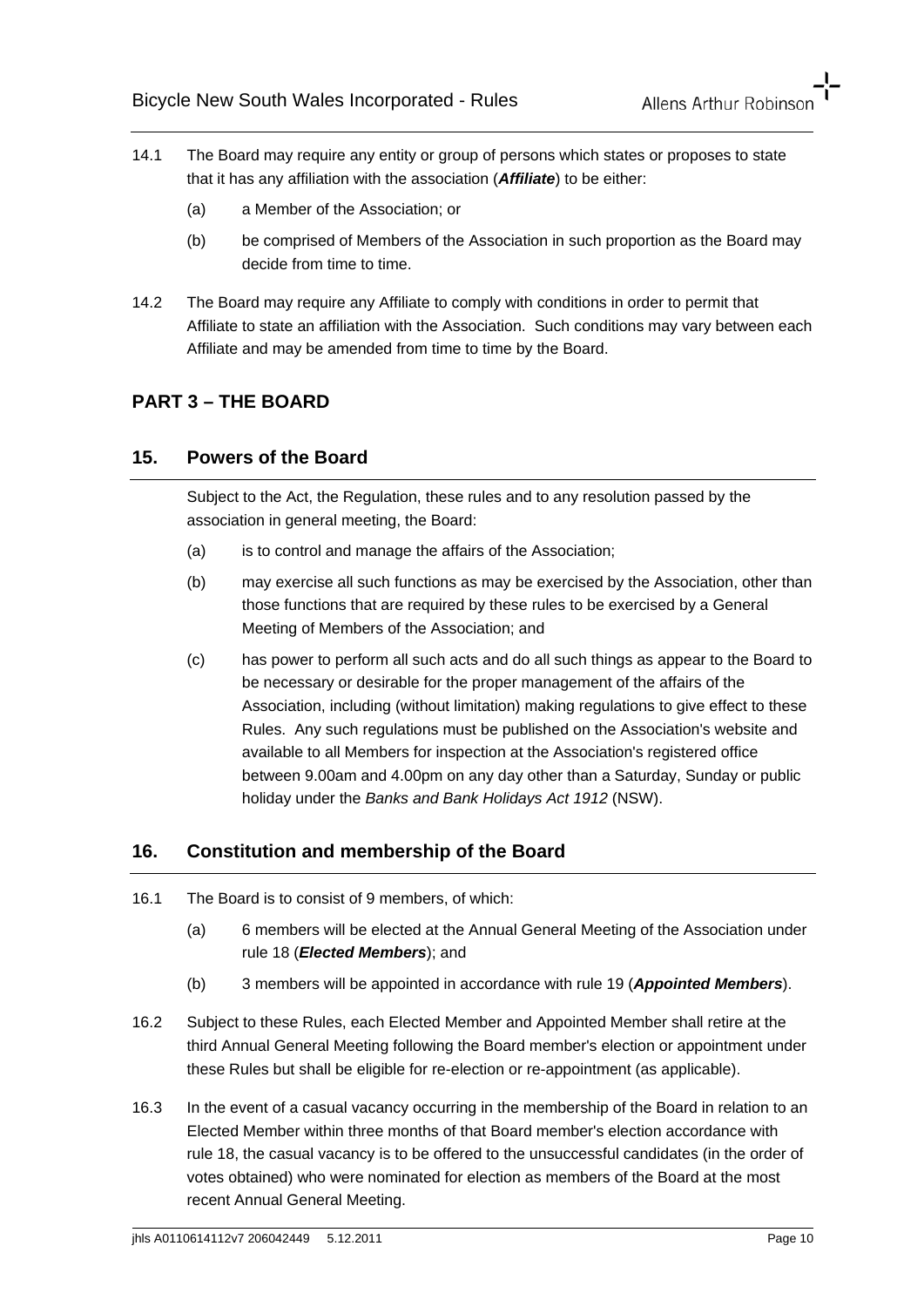- 16.4 In the event that a casual vacancy of an Elected Member arises more than 3 months after that Board member's election, or otherwise cannot be filled in accordance with rule 16.3:
	- (a) the Board may appoint a Member to fill the vacancy and the Member so appointed is to hold office, subject to these Rules, until the conclusion of the Annual General Meeting next following the date of the appointment;
	- (b) the Members are to elect a Member to fill the vacancy at the Annual General Meeting next following the date of appointment in accordance with rule 16.4(a), and the Member so elected is to hold office, subject to these Rules, for the unexpired term of the Board member whose resignation caused the casual vacancy; and
- 16.5 In the event of a casual vacancy occurring in the membership of the Board in relation to an Appointed Member, the Board may appoint a Member to fill the vacancy and the Member so appointed is to hold office, subject to these Rules, for the unexpired term of the Board member whose resignation caused the casual vacancy.
- 16.6 A Member is not eligible for election or appointment to the Board unless:
	- (a) all money due and payable by the Member to the Association in respect of their membership has been paid; and
	- (b) the Member is at least 18 years of age on the date of appointment or election to the Board.

# **17. Office-Bearers**

- 17.1 The Office-bearers of the Association are to be:
	- (a) the President;
	- (b) the Vice-President; and
	- (c) the Secretary.
- 17.2 The Board must, at its first meeting after the Annual General Meeting each year, elect the Office-bearers.
- 17.3 Office-bearers must be elected from the existing members of the Board, other than the Secretary who need not be a member of the Board.
- 17.4 Office-bearers who cease to be Board members cease to be Office-bearers.
- 17.5 Office-bearers may be removed by resolution of the Board passed with at least 5 votes in favour.
- 17.6 The Board must, as soon as practicable, fill vacancies in Office-bearer positions for the remainder of the term.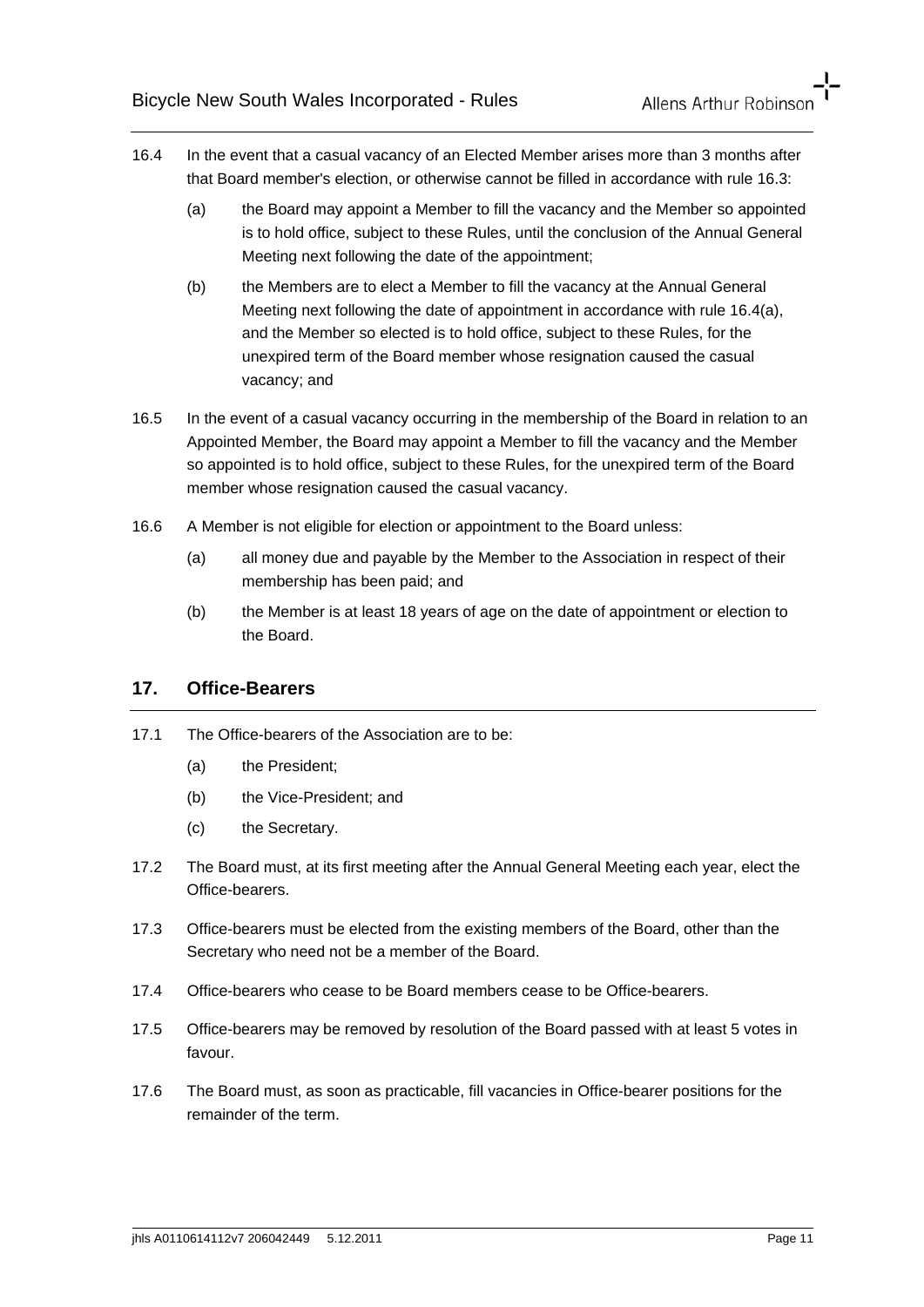#### **18. Election of members of the Board**

- 18.1 Two Board members must be elected each year in accordance with this rule and are to hold office in accordance with rule 16.2.
- 18.2 The Board or returning officer appointed under rule 20 must call for nominations of candidates for election as members of the Board by notice in writing to all Members entitled to vote at least 12 weeks before the Annual General Meeting.
- 18.3 Nominations must:
	- (a) be made in writing, signed by 5 Members (none of whom is the candidate) and be accompanied by the written consent of the candidate (which may be endorsed on the form of the nomination); and
	- (b) be delivered to the Secretary by 5.00pm on the last business day that is at least 8 weeks before the date fixed for the holding of the Annual General Meeting at which the election is to take place.
- 18.4 Candidates nominated for election as members of the Board may provide a written statement supporting their nomination, which (subject to rule 18.5) will be published on the Association's website at least 21 days before the date on which the election is to take place.
- 18.5 The Board may resolve not to publish any statement under rule 18.4 if it is more than 1,000 words long or defamatory.
- 18.6 If insufficient nominations are received to fill all vacancies on the Board, the candidates nominated are taken to be elected and further nominations in the form prescribed in rule 18.3(a) are to be received at the Annual General Meeting.
- 18.7 If insufficient further nominations are received, any vacant positions remaining on the Board are taken to be casual vacancies.
- 18.8 If the number of nominations received is equal to the number of vacancies to be filled, the persons nominated are taken to be elected.
- 18.9 If the number of nominations received exceeds the number of vacancies to be filled, a ballot is to be held.
- 18.10 The ballot for the election of members of the Board is to be conducted at the Annual General Meeting in such usual and proper manner as the Board may direct.

## **19. Appointment of members of the Board**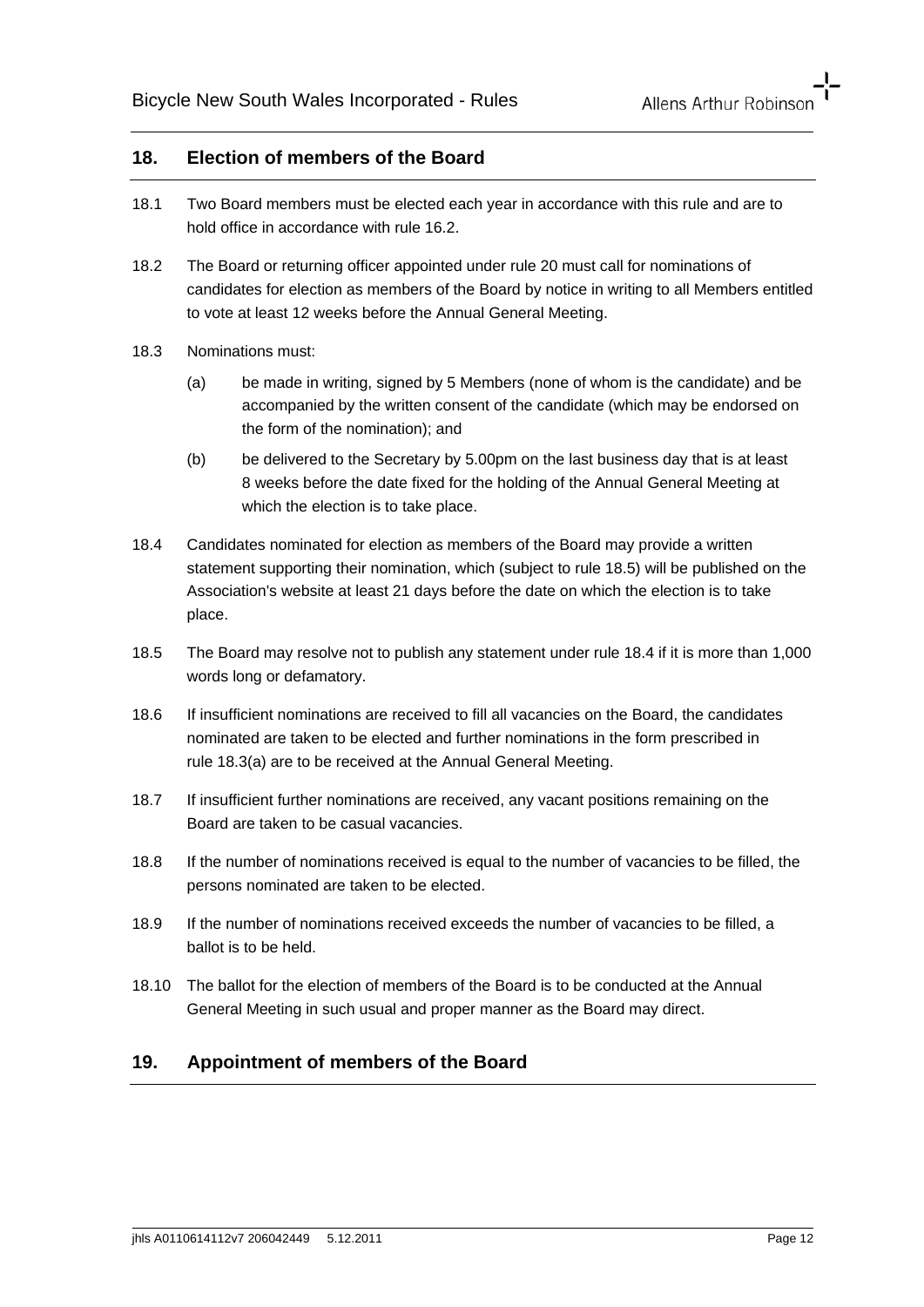19.1 One Board member must be appointed by the existing members of the Board as soon as possible after each Annual General Meeting and is to hold office in accordance with rule 16.2.

# **20. Returning Officer**

- 20.1 The Board may appoint a returning officer on or before the time for giving notice of each Annual General Meeting.
- 20.2 The returning officer:
	- (a) must not be a Board member or employee of the Association;
	- (b) is responsible for the conduct of the elections including the nomination process; and
	- (c) may decide all matters not provided for in these Rules relevant to the election of members of the Board.

### **21. Secretary**

- 21.1 The Secretary of the Association must, as soon as practicable after being appointed as Secretary, lodge notice with the Association of his or her contact details, including address.
- 21.2 It is the duty of the Secretary to keep minutes of:
	- (a) all appointments of Office-bearers and members of the Board;
	- (b) the names of members of the Board present at a Board meeting or a General Meeting; and
	- (c) all proceedings at Board meetings and General Meetings.
- 21.3 Minutes of proceedings at a meeting must be signed by the chairperson of the meeting or by the chairperson of the succeeding meeting.

# **22. Treasury Functions**

It is the duty of the Board of the Association to ensure:

- (a) that all money due to the Association is collected and received and that all payments authorised by the Association are made; and
- (b) that correct books and accounts are kept showing the financial affairs of the Association, including full details of all receipts and expenditure connected with the activities of the Association.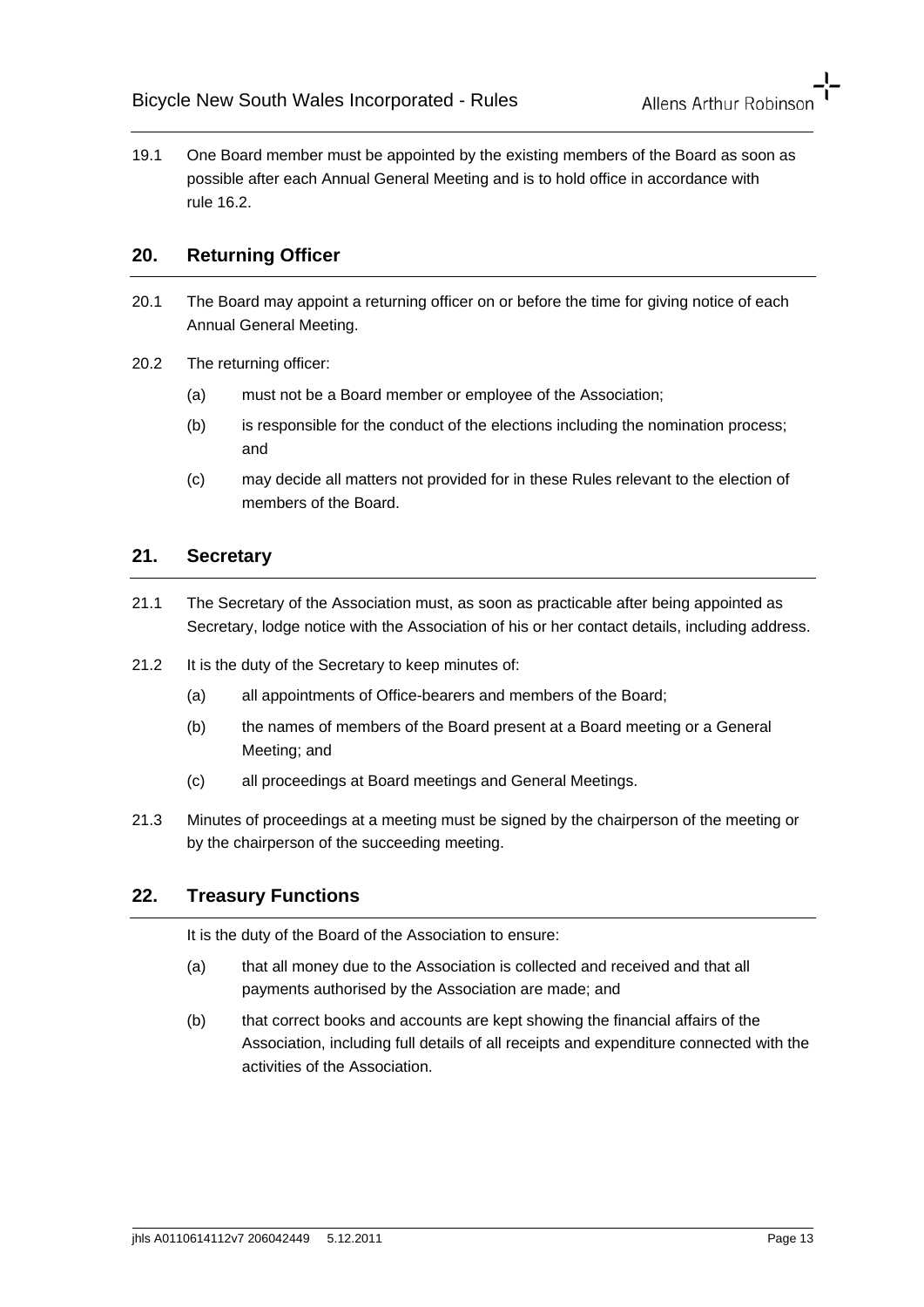#### **23. Casual vacancies**

- 23.1 For the purposes of these Rules, a casual vacancy in the office of a member of the Board occurs if the member:
	- (a) dies;
	- (b) ceases to be a Member of the Association;
	- (c) becomes an insolvent under administration within the meaning of the *Corporations Act 2001* (CTH);
	- (d) resigns office by notice in writing given to the Secretary;
	- (e) is removed from office under rule 24;
	- (f) becomes a mentally incapacitated person; or
	- (g) is absent without the consent of the Board from all meetings of the Board held during a period of 3 months.
- 23.2 Casual vacancies in the membership of the Board are to be filled in accordance with:
	- (a) rule 16.3 and rule 16.4 where vacancies arise in relation to Elected Members; or
	- (b) rule 16.5 where vacancies arise in relation to Appointed Members.

### **24. Removal of member**

- 24.1 The Association in General Meeting may, by resolution, remove any member of the Board from the office of member before the expiration of the member's term of office and may by resolution appoint another person to hold office until the expiration of the term of office of the member so removed.
- 24.2 If a member of the Board to whom a proposed resolution referred to in rule 24.1 relates makes representations in writing to the Secretary or President (not exceeding a reasonable length) and requests that the representations be notified to the Members of the Association, the Secretary or the President may send a copy of the representations to each Member of the Association or, if the representations are not so sent, the Member is entitled to require that the representations be read out at the meeting at which the resolution is considered.

# **25. Meetings and quorum**

- 25.1 The Board must meet at least 8 times in each period of 12 months at such place and time as the Board may determine.
- 25.2 Additional meetings of the Board may be convened by the President or by any member of the Board.
- 25.3 Board meetings may be held at two or more venues simultaneously using any technology that: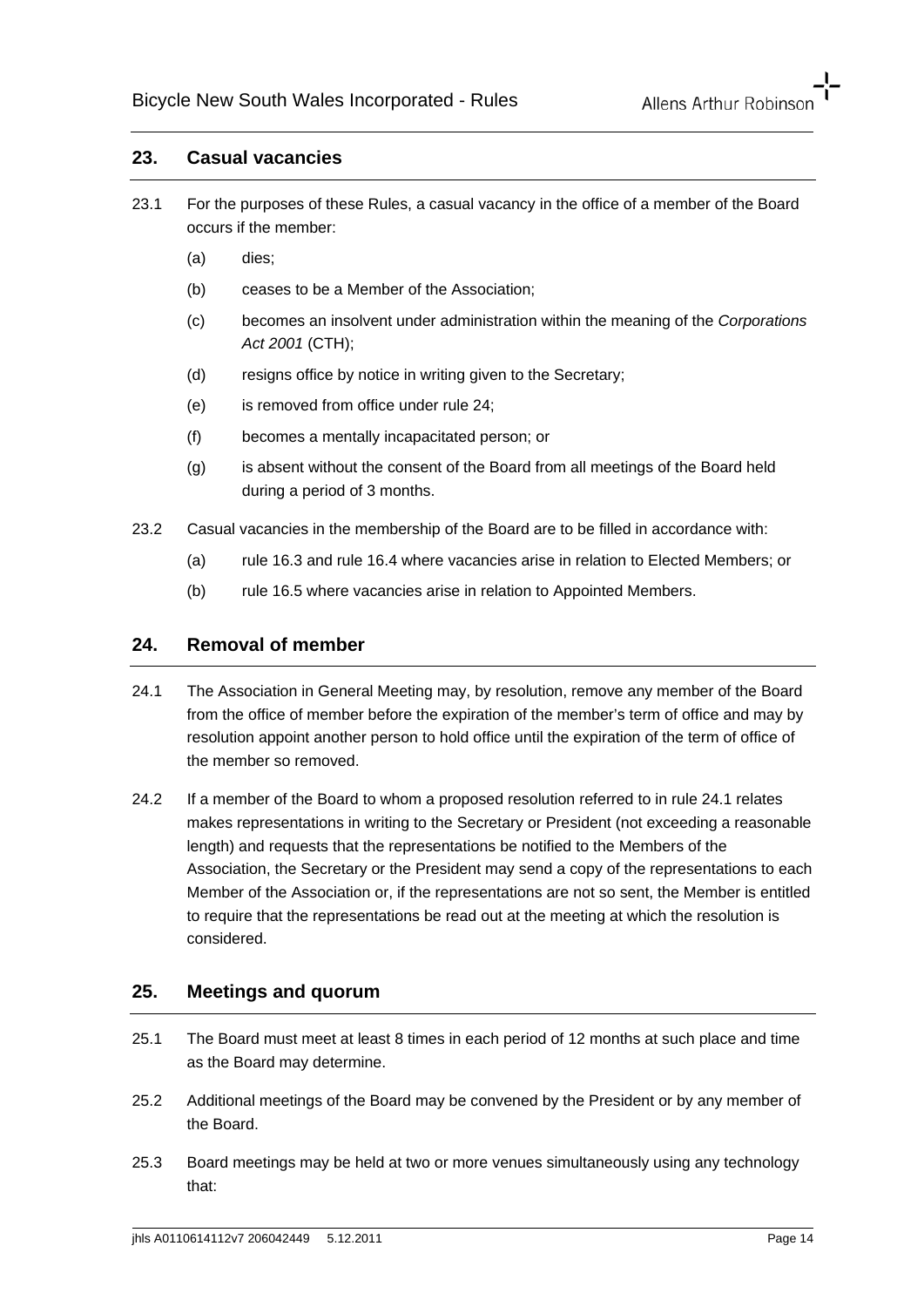- (a) enables each Board member present at all places the meeting is held to clearly and simultaneously communicate with every other Board member; and
- (b) gives the Board members as a whole a reasonable opportunity to participate.
- 25.4 Oral or written notice of a meeting of the Board must be given by the Secretary to each member of the Board at least 7 days (or such other period as may be unanimously agreed on by the members of the Board) before the time appointed for the holding of the meeting.
- 25.5 Notice of a meeting given under rule 25.4 must specify the general nature of the business to be transacted at the meeting and no business other than that business is to be transacted at the meeting, except business which the Board members present at the meeting unanimously agree to treat as urgent business.
- 25.6 Any 5 members of the Board constitute a quorum for the transaction of the business of a meeting of the Board.
- 25.7 No business is to be transacted by the Board unless a quorum is present and if, within half an hour of the time appointed for the meeting, a quorum is not present, the meeting is to stand adjourned to the same place and at the same hour of the same day in the following week.
- 25.8 If at the adjourned meeting a quorum is not present within half an hour of the time appointed for the meeting, the meeting is to be dissolved.
- 25.9 At a meeting of the Board:
	- (a) the President or, in the President's absence, the Vice-President is to preside; or
	- (b) if the President and the Vice-President are absent or unwilling to act, such one of the remaining members of the Board as may be chosen by the members present at the meeting is to preside.

#### **26. Delegation by Board to sub-committee**

- 26.1 The Board may, by instrument in writing, delegate to one or more sub-committees (consisting of such Member or Members of the Association as the Board thinks fit) the exercise of such of the functions of the Board as are specified in the instrument, other than:
	- (a) this power of delegation; and
	- (b) a function which is a duty imposed on the Board by the Act or by any other law.
- 26.2 A function the exercise of which has been delegated to a sub-committee under this rule may, while the delegation remains unrevoked, be exercised from time to time by the subcommittee in accordance with the terms of the delegation.
- 26.3 A delegation under this section may be made subject to such conditions or limitations as to the exercise of any function, or as to time or circumstances, as may be specified in the instrument of delegation.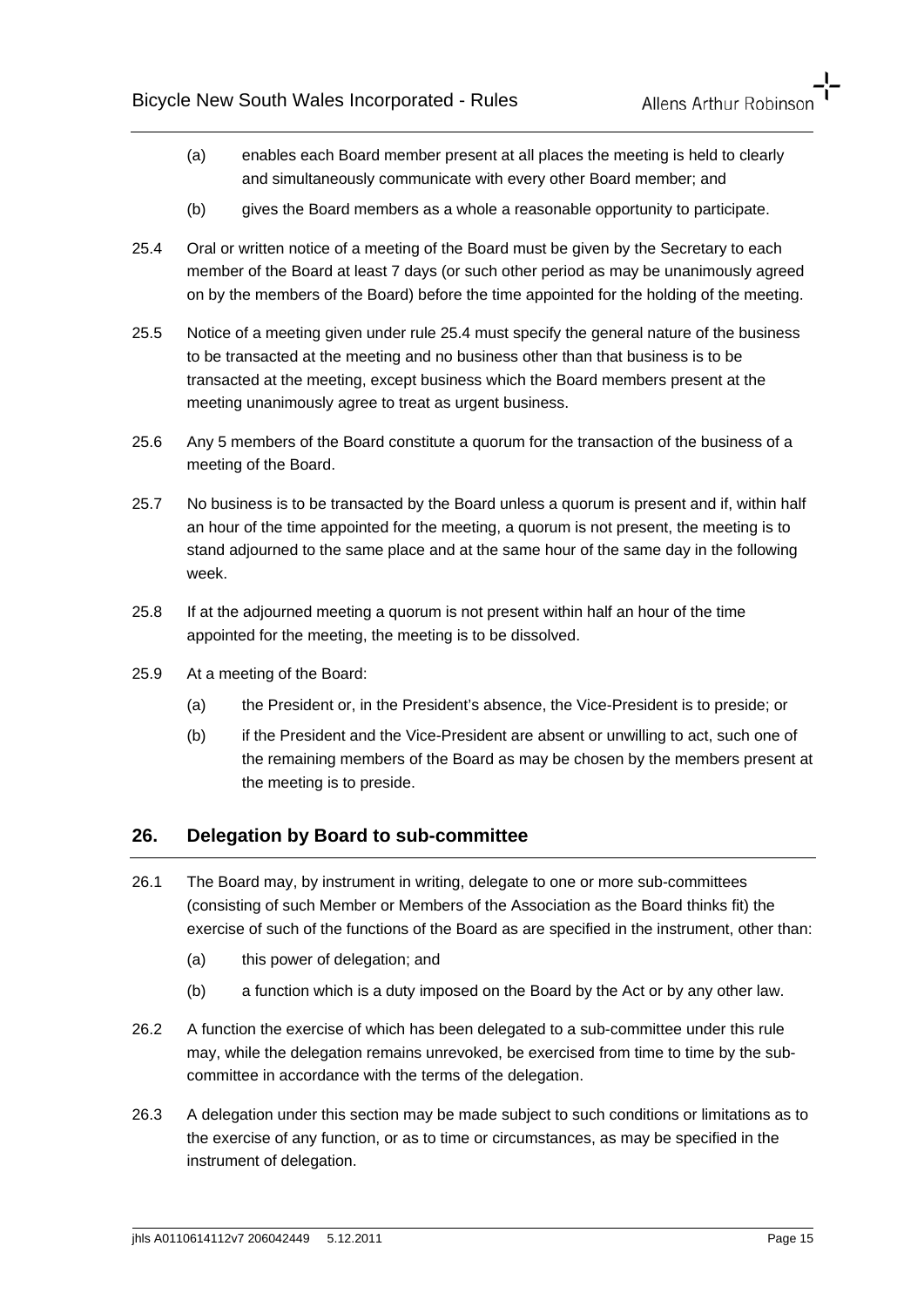- 26.4 Despite any delegation under this rule, the Board may continue to exercise any function delegated.
- 26.5 Any act or thing done or suffered by a sub-committee acting in the exercise of a delegation under this rule has the same force and effect as it would have if it had been done or suffered by the Board.
- 26.6 The Board may, by instrument in writing, revoke wholly or in part any delegation under this rule.
- 26.7 A sub-committee may meet and adjourn as it thinks proper.

# **27. Voting and decisions**

- 27.1 Questions arising at a meeting of the Board or of any sub-committee appointed by the Board are to be determined by a majority of the votes of members of the Board or subcommittee present at the meeting.
- 27.2 Each member present at a meeting of the Board or of any sub-committee appointed by the Board (including the person presiding at the meeting) is entitled to one vote but, in the event of an equality of votes on any question, the person presiding may exercise a second or casting vote.
- 27.3 Subject to rule 25.6, the Board may act despite any vacancy on the Board.
- 27.4 Any act or thing done or suffered, or purporting to have been done or suffered, by the Board or by a sub-committee appointed by the Board, is valid and effectual despite any defect that may afterwards be discovered in the appointment or qualification of any member of the Board or sub-committee.

# **PART 4 – GENERAL MEETINGS**

# **28. Annual General Meetings—holding of**

- 28.1 The Association must, at least once in each calendar year and within the period of 6 months after the expiration of each financial year of the Association, convene an Annual General Meeting of its members.
- 28.2 An Annual General Meeting may be held at two or more venues simultaneously using any technology that:
	- (a) enables each Member present at all places the meeting is held to clearly and simultaneously communicate with every other Member; and
	- (b) gives the Members of the Association, as a whole, a reasonable opportunity to participate.
- 28.3 Rule 28 has effect subject to any extension or permission granted by the Director-General under section 26(3) of the Act.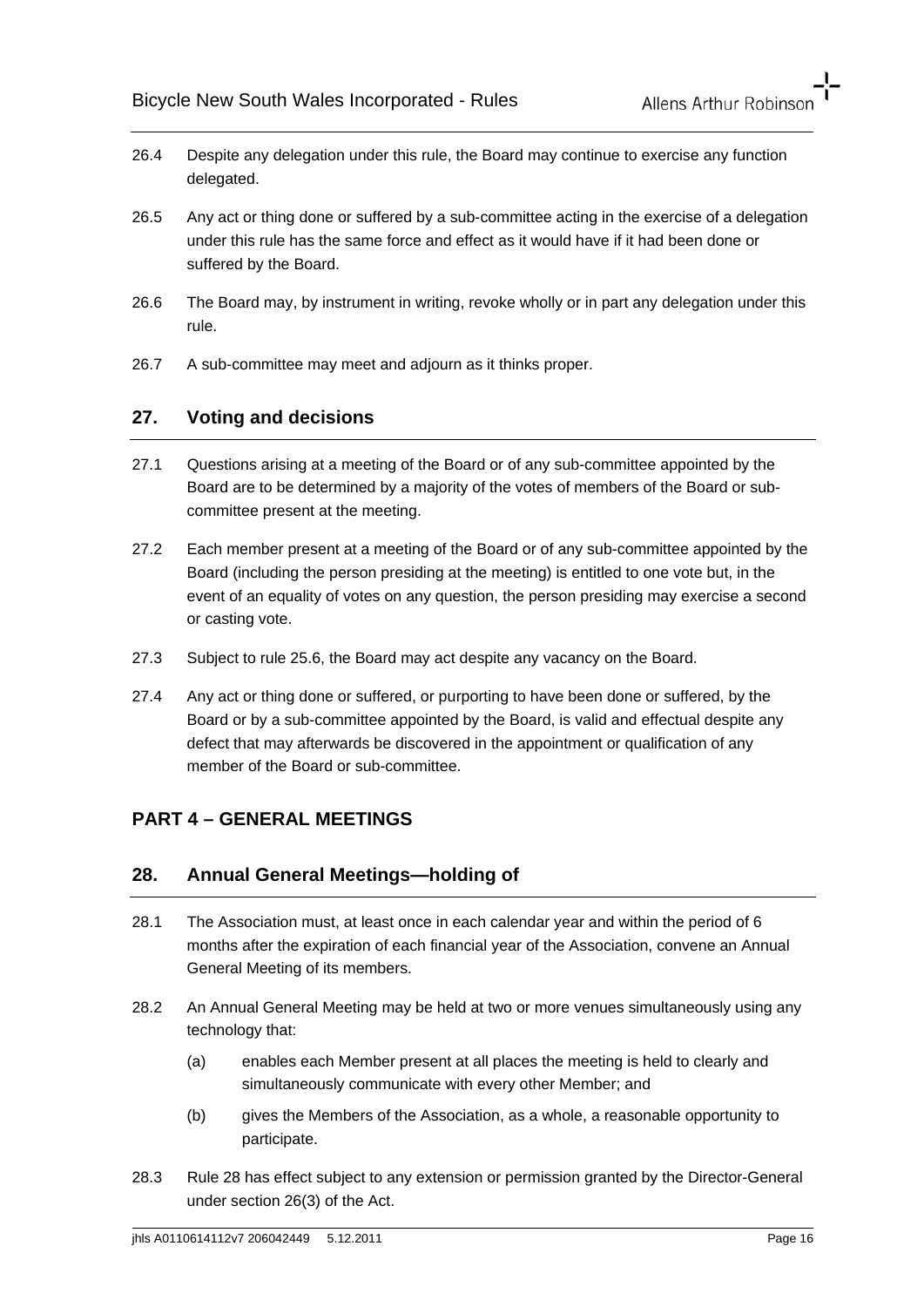### **29. Annual General Meetings—calling of and business at**

- 29.1 The Annual General Meeting of the Association is, subject to the Act and to rule 28, to be convened on such date and at such place and time as the Board thinks fit.
- 29.2 In addition to any other business which may be transacted at an Annual General Meeting, the business of an Annual General Meeting is to include the following:
	- (a) to confirm the minutes of the last preceding Annual General Meeting and of any Special General Meeting held since that meeting;
	- (b) to receive from the Board reports on the activities of the Association during the last preceding financial year;
	- (c) to elect members of the Board;
	- (d) to receive and consider the statement which is required to be submitted to members under section 26(6) of the Act.
- 29.3 An Annual General Meeting must be specified as such in the notice convening it.

# **30. Special General meetings—calling of**

- 30.1 The Board may, whenever it thinks fit, convene a Special General Meeting of the Association.
- 30.2 A Special General Meeting may be held at two or more venues simultaneously using any technology that:
	- (a) enables each Member present at all places the meeting is held to clearly and simultaneously communicate with every other Member; and
	- (b) gives the Members of the Association, as a whole, a reasonable opportunity to participate.
- 30.3 The Board must, on the requisition in writing of at least 50 members, convene a Special General Meeting of the Association.
- 30.4 A requisition of Members for a Special General Meeting:
	- (a) must state the purpose or purposes of the meeting;
	- (b) must be signed by the Members making the requisition;
	- (c) must be lodged with the Secretary; and
	- (d) may consist of several documents in a similar form, each signed by one or more of the Members making the requisition.
- 30.5 If the Board fails to convene a Special General Meeting to be held within 1 month after that date on which a requisition of Members for the meeting is lodged with the Secretary, any one or more of the Members who made the requisition may convene a Special General Meeting to be held not later than 3 months after that date.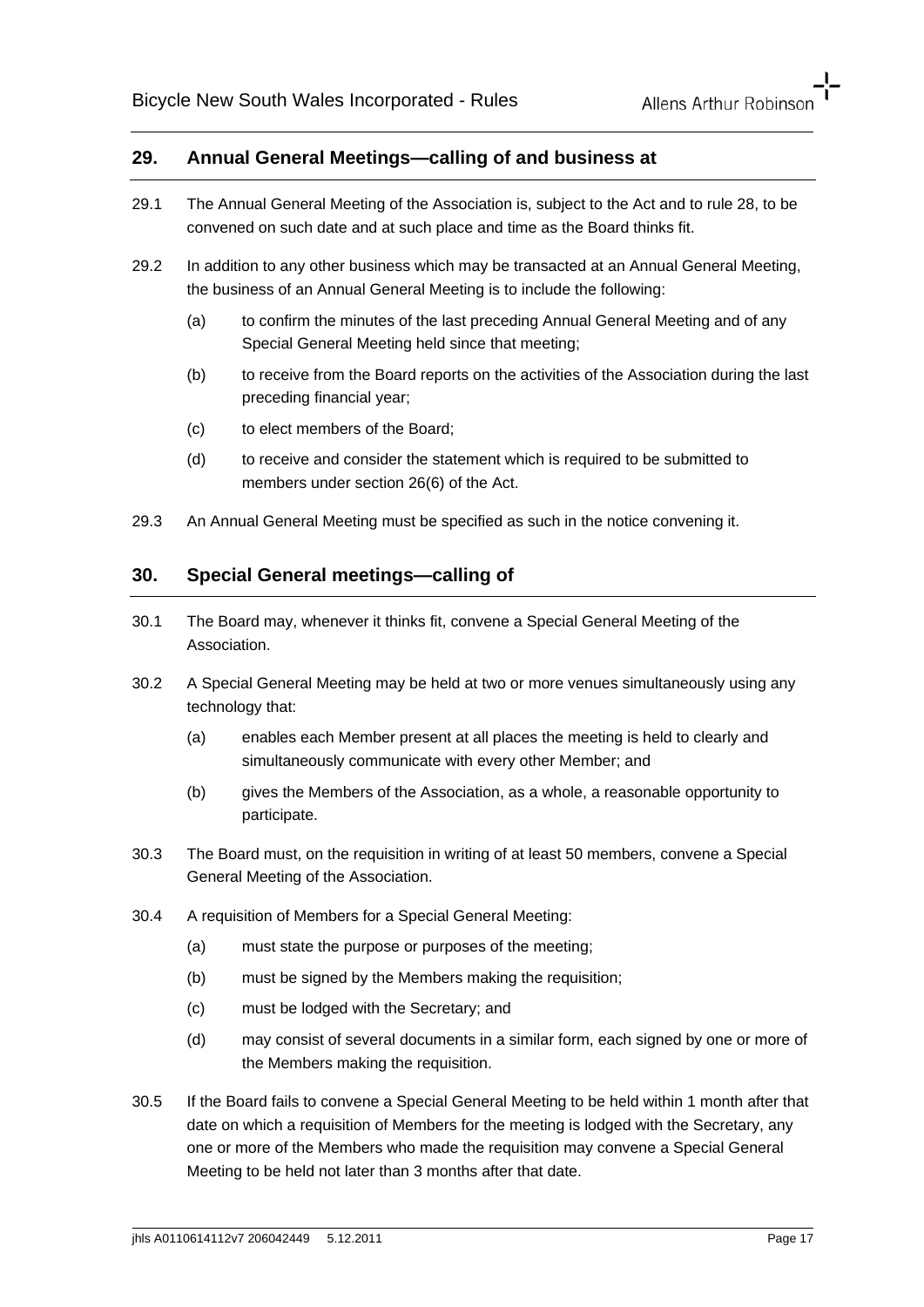30.6 A Special General Meeting convened by a Member or Members as referred to in clause 30.5 must be convened as nearly as is practicable in the same manner as Special General Meetings are convened by the Board and any Member who consequently incurs expense is entitled to be reimbursed by the Association for any expense so incurred.

## **31. Notice**

- 31.1 Except if the nature of the business proposed to be dealt with at a General Meeting requires a special resolution of the Association, the Secretary must, at least 14 days before the date fixed for the holding of the General Meeting, give a notice to each Member specifying the place, date and time of the meeting (and, if the meeting is to be held in two or more places, the technology that will be used to facilitate this) and the nature of the business (which may include general business) proposed to be transacted at the General Meeting.
- 31.2 If the nature of the business proposed to be dealt with at a General Meeting requires a special resolution of the Association, the Secretary must, at least 21 days before the date fixed for the holding of the General Meeting, cause notice to be given to each Member specifying, in addition to the matter required under rule 31.1, the intention to propose the resolution as a special resolution.
- 31.3 No business other than that specified in the notice convening a General Meeting is to be transacted at the meeting except, in the case of an Annual General Meeting, business which may be transacted under rule 29.2.
- 31.4 A Member desiring to bring any business before a General Meeting may give notice in writing of that business to the Secretary who must include that business in the next notice calling a General Meeting given after receipt of the notice from the Member.

# **32. Procedure**

- 32.1 No item of business is to be transacted at a General Meeting unless a quorum of Members entitled under these Rules to vote is present during the time the meeting is considering that item.
- 32.2 Twenty Members present in person (being Members entitled under these rules to vote at a General Meeting) constitute a quorum for the transaction of the business of a General Meeting.
- 32.3 If within half an hour after the appointed time for the commencement of a General Meeting a quorum is not present, the meeting:
	- (a) if convened on the requisition of Members, is to be dissolved; and
	- (b) in any other case, is to stand adjourned to the same day in the following week at the same time and (unless another place is specified at the time of the adjournment by the person presiding at the meeting or communicated by written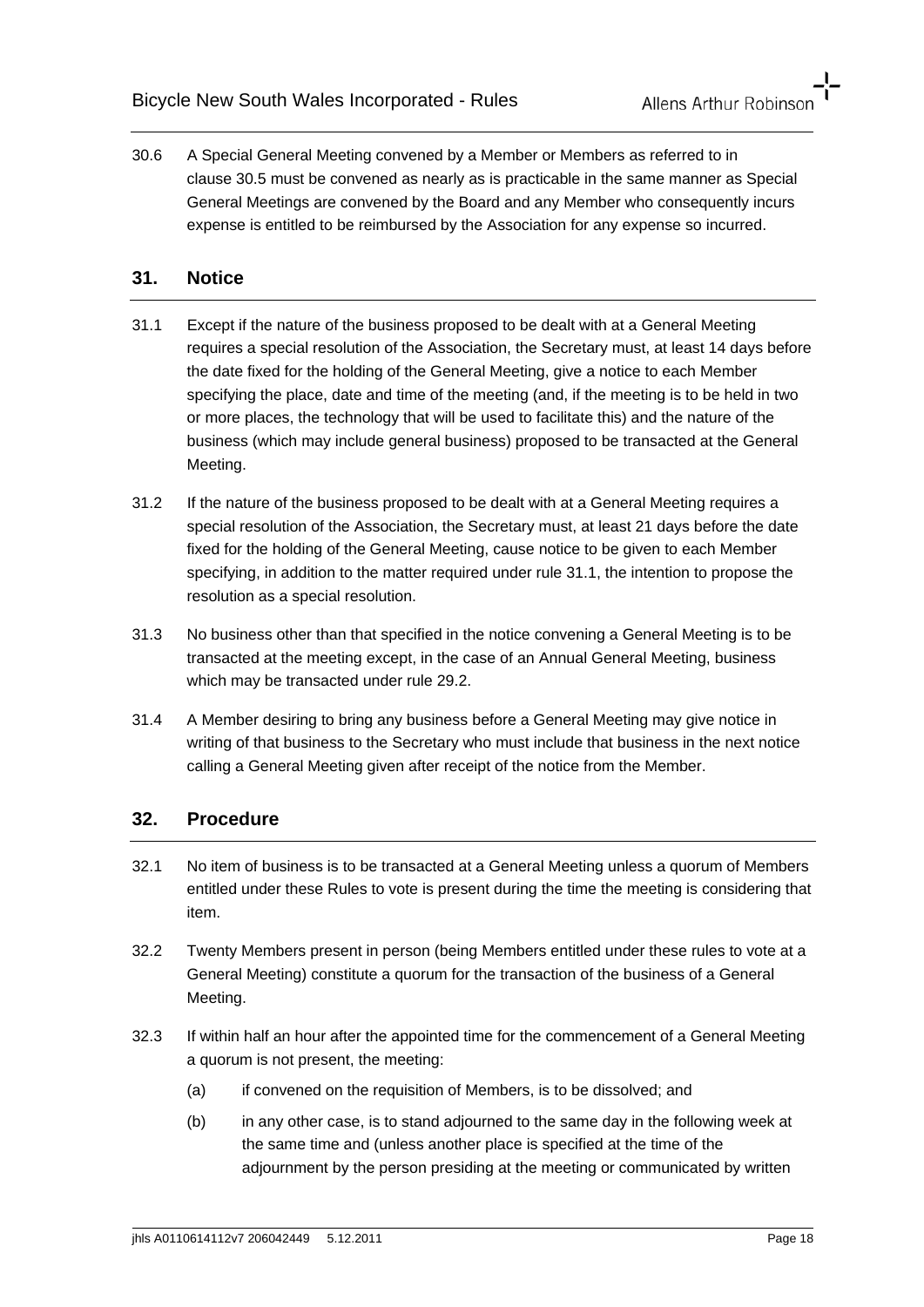notice to Members given before the day to which the meeting is adjourned) at the same place.

32.4 If at the adjourned meeting a quorum is not present within half an hour after the time appointed for the commencement of the meeting, the Members present (being at least 9) is to constitute a quorum.

# **33. Presiding member**

- 33.1 The President or, in the President's absence, the Vice-President, is to preside as chairperson at each General Meeting of the Association.
- 33.2 If the President and the Vice-President are absent or unwilling to act, the Members present must elect one of their number to preside as chairperson at the meeting.

# **34. Adjournment**

- 34.1 The chairperson of a General Meeting at which a quorum is present may, with the consent of the majority of Members present at the meeting, adjourn the meeting from time to time and place to place, but no business is to be transacted at an adjourned meeting other than the business left unfinished at the meeting at which the adjournment took place.
- 34.2 If a General Meeting is adjourned for 14 days or more, the Secretary must give written or oral notice of the adjourned meeting to each Member of the Association stating the place, date and time of the meeting and the nature of the business to be transacted at the meeting.
- 34.3 Except as provided in rule 34.1 and rule 34.2, notice of an adjournment of a General Meeting or of the business to be transacted at an adjourned meeting is not required to be given.

#### **35. Making of decisions**

- 35.1 A question arising at a General Meeting of the Association is to be determined on a show of hands and, unless before or on the declaration of the show of hands a poll is demanded, a declaration by the chairperson that a resolution has, on a show of hands, been carried or carried unanimously or carried by a particular majority or lost, or an entry to that effect in the minute book of the Association, is evidence of the fact without proof of the number or proportion of the votes recorded in favour of or against that resolution.
- 35.2 At a General Meeting of the Association, a poll may be demanded by the chairperson or by at least 3 Members present in person or by proxy at the meeting.
- 35.3 If a poll is demanded at a General Meeting, the poll must be taken:
	- (a) immediately in the case of a poll which relates to the election of the chairperson of the meeting or to the question of an adjournment; or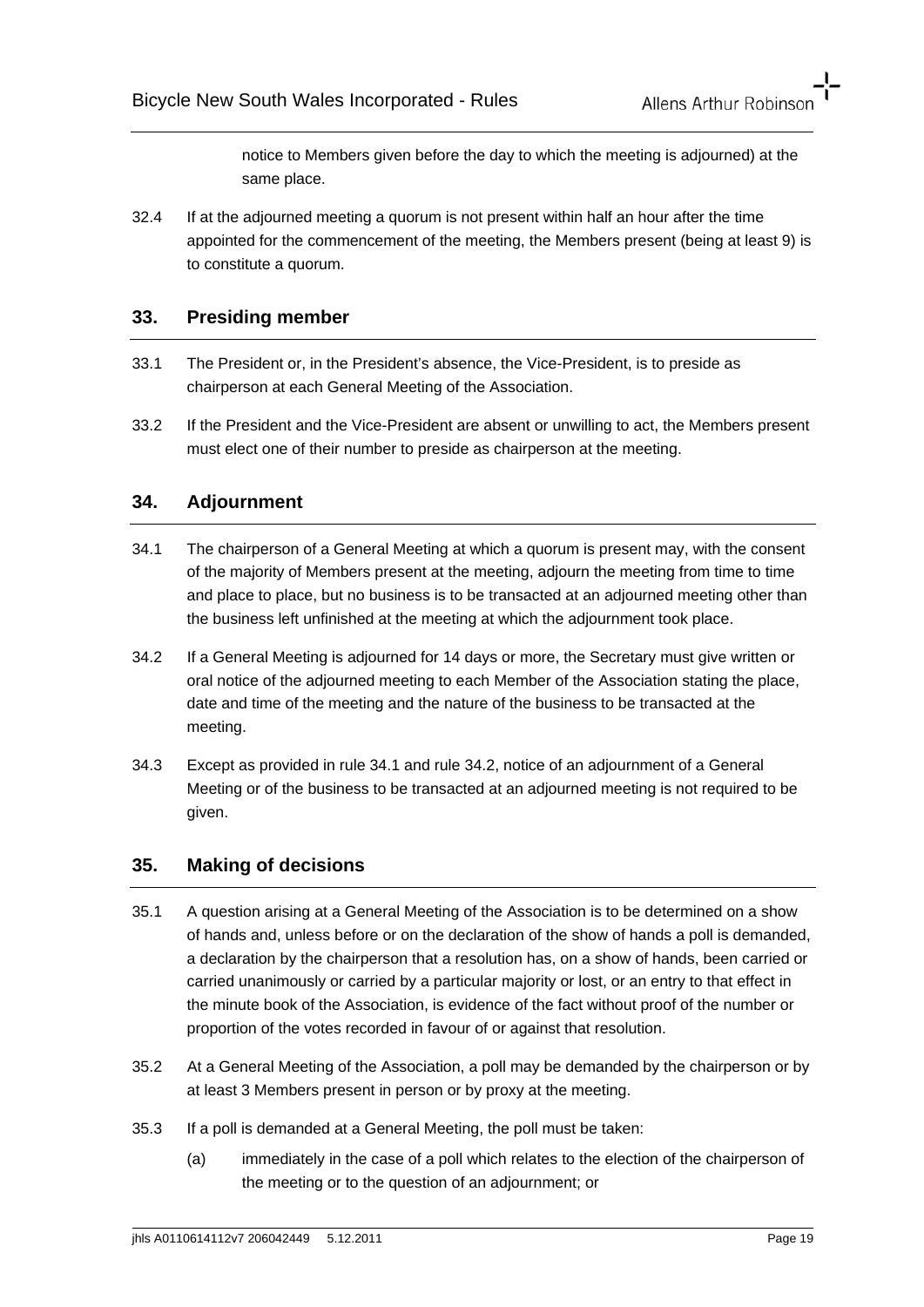(b) in any other case, in such manner and at such time before the close of the meeting as the chairperson directs,

and the resolution of the poll on the matter is taken to be the resolution of the meeting on that matter.

# **36. Special resolution**

A resolution of the Association is a special resolution:

- (a) if it is passed by a majority which comprises at least three-quarters of such Members of the Association as, being entitled under these Rules so to do, vote in person or by proxy at a General Meeting of which at least 21 days' written notice specifying the intention to propose the resolution as a special resolution was given in accordance with these Rules; or
- (b) where it is made to appear to the Director-General that it is not practicable for the resolution to be passed in the manner specified in paragraph (a), if the resolution is passed in a manner specified by the Director-General.

# **37. Voting**

- 37.1 On any question arising at a General Meeting of the Association a Member has one vote only.
- 37.2 All votes must be given personally or by proxy but no Member (other than the President) may hold more than 5 proxies.
- 37.3 In the case of an equality of votes on a question at a General Meeting, the chairperson of the meeting is entitled to exercise a second or casting vote.
- 37.4 A Member or proxy is not entitled to vote at any General Meeting of the Association unless all money due and payable by the Member or proxy to the Association in respect of that person's membership has been paid.
- 37.5 A Member is not entitled to vote at any General Meeting of the Association in person, by Direct Vote or by proxy unless the Member is at least 18 years of age on the date of the meeting.

# **38. Direct Voting**

- 38.1 The Board may determine that at any General Meeting of the Association, a Member who is entitled to attend and vote on a resolution at that meeting is entitled to a Direct Vote in respect of that resolution.
- 38.2 If the Board determines that votes may be cast by Direct Vote, the Board may make such regulations as it considers appropriate for the casting of Direct Votes, including regulations for:
	- (a) the form, method and manner of voting by Direct Vote; and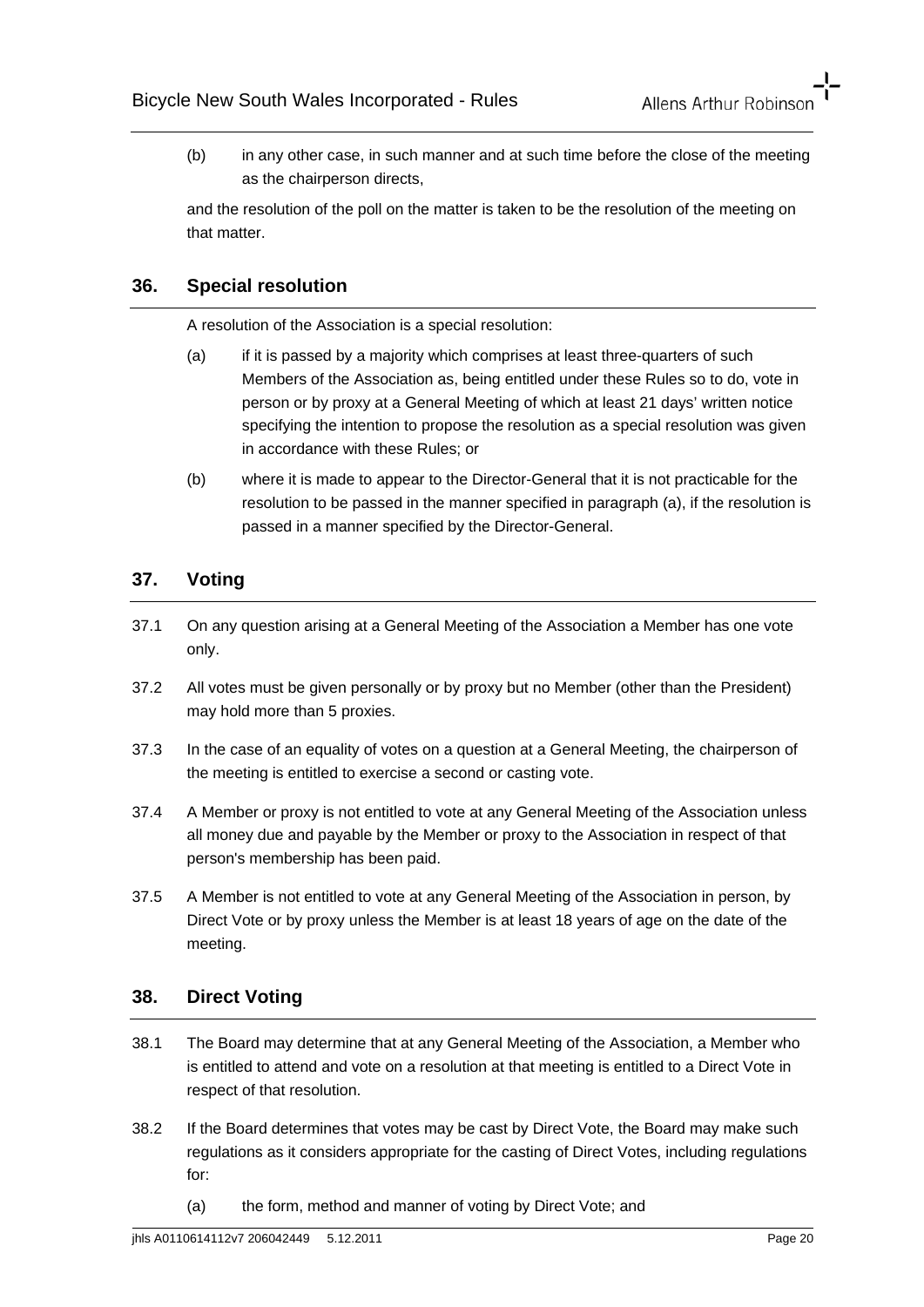(b) the time by which the votes of Members to be cast by Direct Vote must be received by the Company in order to be effective.

# **38A. Postal ballots**

- 38A.1 The Association may hold a postal ballot to determine any issue or proposal (other than an appeal under Rule 13);
- 38A.2 A postal ballot is to be conducted in accordance with Schedule 3 of the Regulation.

# **39. Appointment of proxies**

- 39.1 Each Member is to be entitled to appoint another Member as proxy by notice given to the Secretary no later than 72 hours before the time of the meeting in respect of which the proxy is appointed.
- 39.2 A form of appointment of proxy is valid if it is in accordance with the form set out in Appendix 1 to these Rules or in any form (including electronic) which the Board may prescribe or accept.
- 39.3 A notice of meeting may provide for electronic lodgment of proxies where permitted by the Act or the Regulation. A proxy lodged at the electronic address specified in the notice is taken to have been received at the registered office and validated by the Member if there is compliance with the requirements set out in the notice.

# **PART 5 - MISCELLANEOUS**

#### **40. Insurance**

The Association may effect and maintain insurance.

# **41. Funds—source**

- 41.1 The funds of the Association are to be derived from fees and annual subscriptions of Members, donations and, subject to any resolution passed by the Association in general meeting, such other sources as the Board determines.
- 41.2 All money received by the Association must be deposited as soon as practicable and without deduction to the credit of the Association's account with a financial institution.
- 41.3 The Association must, as soon as practicable after receiving any money, issue an appropriate receipt.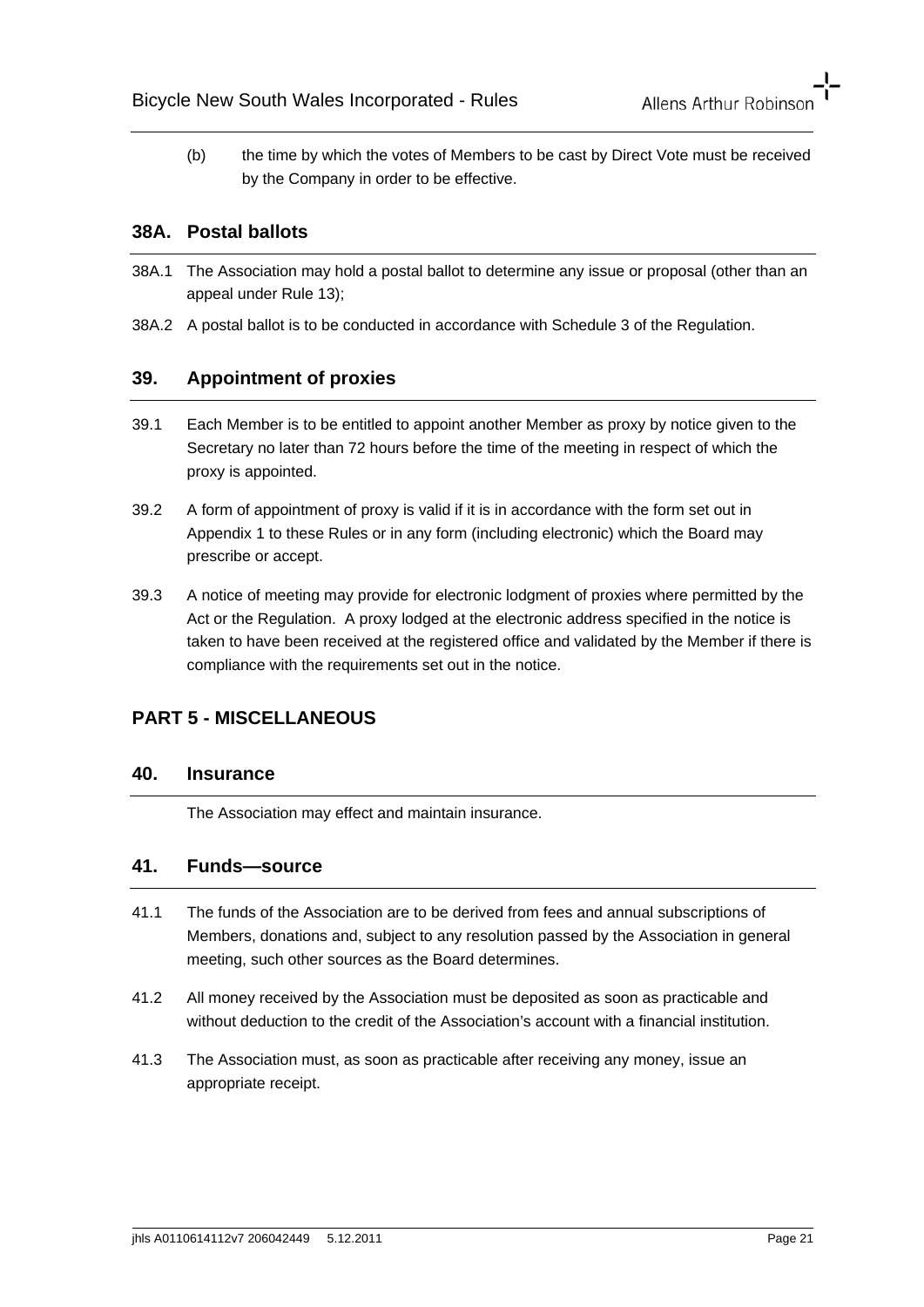#### **42. Funds—management**

- 42.1 Subject to any resolution passed by the Association in General Meeting, the funds of the Association are to be used in pursuance of the objects of the Association in such manner as the Board determines.
- 42.2 All cheques, authorisations for electronic funds transfers, drafts, bills of exchange, promissory notes and other negotiable instruments must be executed in accordance with the delegations of authority approved by the Board and set out in the "Delegation of Authority" document published on the Association's website, as may be amended from time to time.

### **43. Alteration of objects and rules**

The statement of objects and these rules may be altered, rescinded or added to only by a special resolution of the Association.

#### **44. Common seal**

- 44.1 The common seal of the Association must be kept in the custody of the Public Officer.
- 44.2 The common seal must not be affixed to any instrument except by the authority of the Board and the affixing of the common seal must be attested by the signatures either of 2 Members of the Board or of 1 member of the Board and of the Public Officer or Secretary.

# **45. Custody of books**

Except as otherwise provided by these rules, the Public Officer must keep in his or her custody or under his or her control all records, books and other documents relating to the Association.

#### **46. Inspection of books**

The records, books and other documents of the Association must be open to inspection, free of charge, by a Member at the registered office of the Association between 9.00am and 4.00pm on any day other than a Saturday, Sunday or public holiday under the *Banks and Bank Holidays Act 1912* (NSW).

#### **47. Service of notices**

- 47.1 For the purpose of these Rules, a notice may be served on or given to a person:
	- (a) by delivering it to the person personally;
	- (b) by sending it by pre-paid post to the address of the person; or
	- (c) by sending it by facsimile transmission or some other form of electronic transmission to an address specified by the person for giving or serving the notice.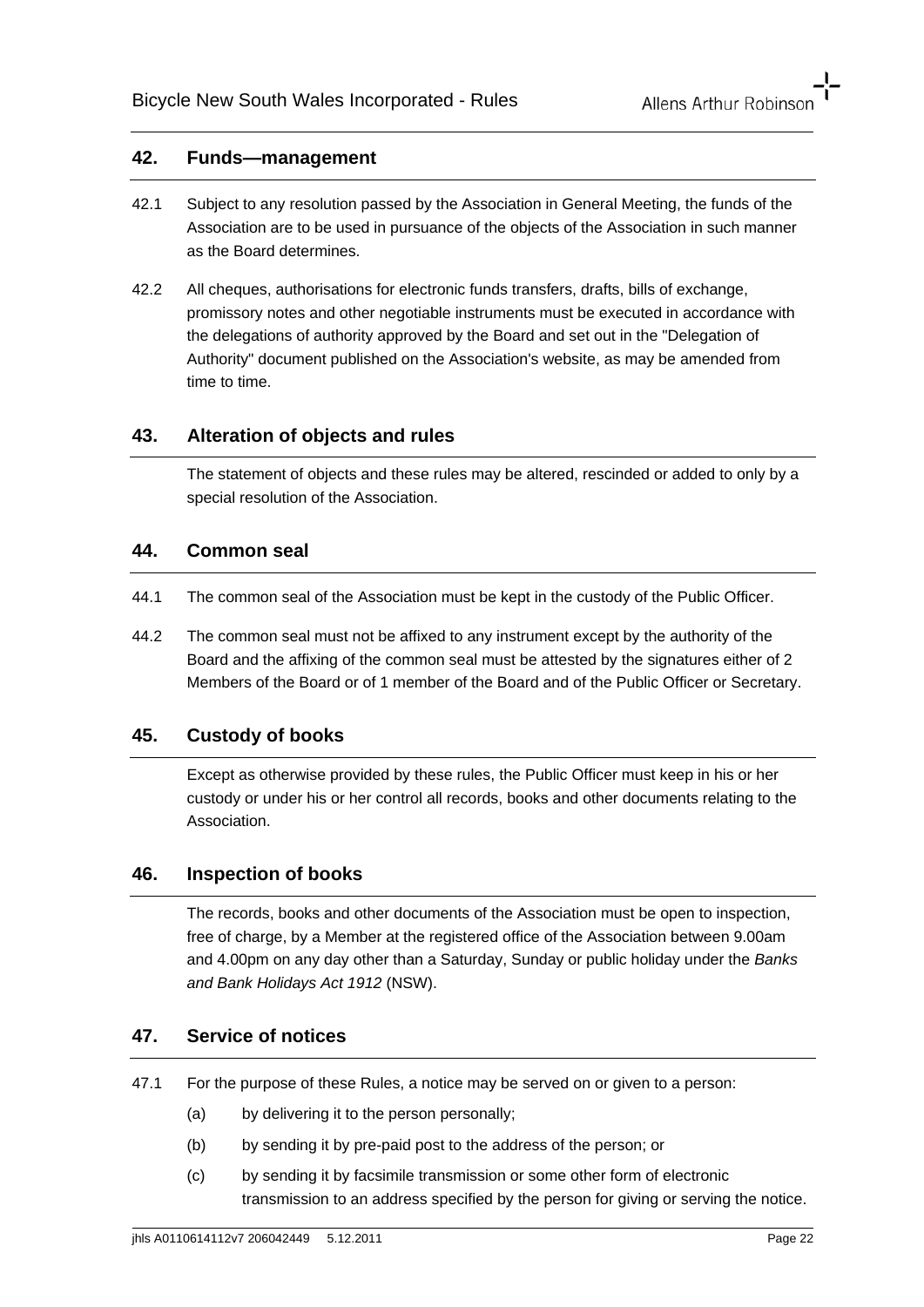- 47.2 For the purpose of these rules, a notice is taken, unless the contrary is proved, to have been given or served:
	- (a) in the case of a notice given or served personally, on the date on which it is received by the addressee;
	- (b) in the case of a notice sent by pre-paid post, on the date when it would have been delivered in the ordinary course of post; and
	- (c) in the case of a notice sent by facsimile transmission or some other form of electronic transmission, on the date it was sent or, if the machine from which the transmission was sent produces a report indicating that the notice was sent on a later date, on that date.

# **48. Surplus Property**

Unless Part 7 applies at the time, if there is a winding up or cancellation of the incorporation of the Association, the association in which the surplus property of the Association is to vest in accordance with section 53(2) of the Act is another association at least one of whose objects is similar to at least one of the Association's objects.

# **48A. Financial Year**

The financial year of the Association is:

- (1) the period of time commencing on the date of incorporation of the Association and ending on the following 30 June; and
- (2) each period of 12 months after the expiration of the previous financial year of the Association, commencing on 1 July and ending on the following 30 June.

# **PART 7 – ADDITIONAL RULES APPLICABLE TO CHARITIES**

#### **49. Application of this Part**

This Part applies where the Association holds an Authority to Fundraise for Charitable Purposes under the *Charitable Fundraising Act 1991* (NSW).

#### **50. Payment etc of office bearers and members**

A member of the Board must not be appointed to any salaried office of the Association or any office of the Association paid by fees, and no remuneration or other benefit in money or money's worth must be given by the Association to any member of the Board except:

- (a) repayment of out-of-pocket expenses;
- (b) interest at a rate not exceeding interest at the rate for the time being which is or would be charged by the Association's bankers for money lent to the Association; and
- (c) reasonable and proper rent for premises let to the Association.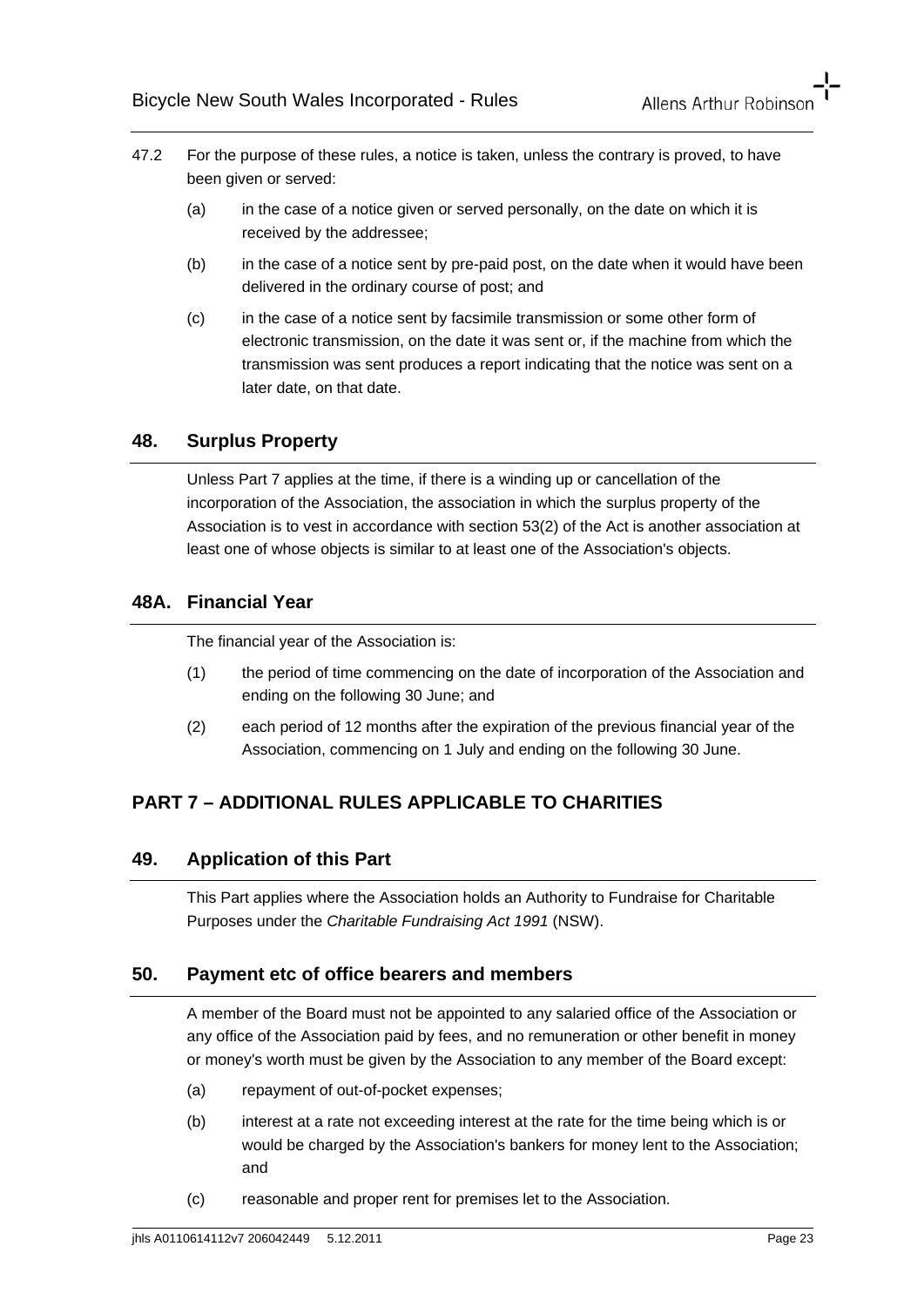## **51. Vacation of office**

Without limiting the operation of rule 23, the office of a member of the Board will become vacant if:

- (a) the member holds an office of profit in the Association; or
- (b) the member is directly or indirectly interested in any contract or proposed contract with the Association.

# **52. Surplus property**

At the Annual General Meeting at which these Rules are adopted or the first Annual General Meeting of the Association following adoption of these Rules, the Association must pass a special resolution nominating a charity holding an Authority to Fundraise for Charitable Purposes under the *Charitable Fundraising Act 1991* (NSW) or a charity exempted from that Act, in which any surplus property of the Association is to be vested in the event of winding up or cancellation of the incorporation of the Association.

# **53. Notification of Proposed Alteration of Rules**

A proposed alteration of the Rules, including to the statement of objects of the Association, must be notified to the Minister administering the *Charitable Fundraising Act 1991* (NSW), in the manner required by the regulations under that Act.

# **54. Compliance with Charitable Fundraising Act 1991 (NSW)**

The Association must comply with such of the provisions of the *Charitable Fundraising Act 1991* (NSW) and the regulations thereunder as are applicable to it.

# **PART 8 – TRANSITIONAL ARRANGEMENTS**

#### **55. Previous rules superseded**

These Rules supersede the rules which were taken to be the rules of the Association in force immediately before the adoption of these Rules.

#### **56. Transitional**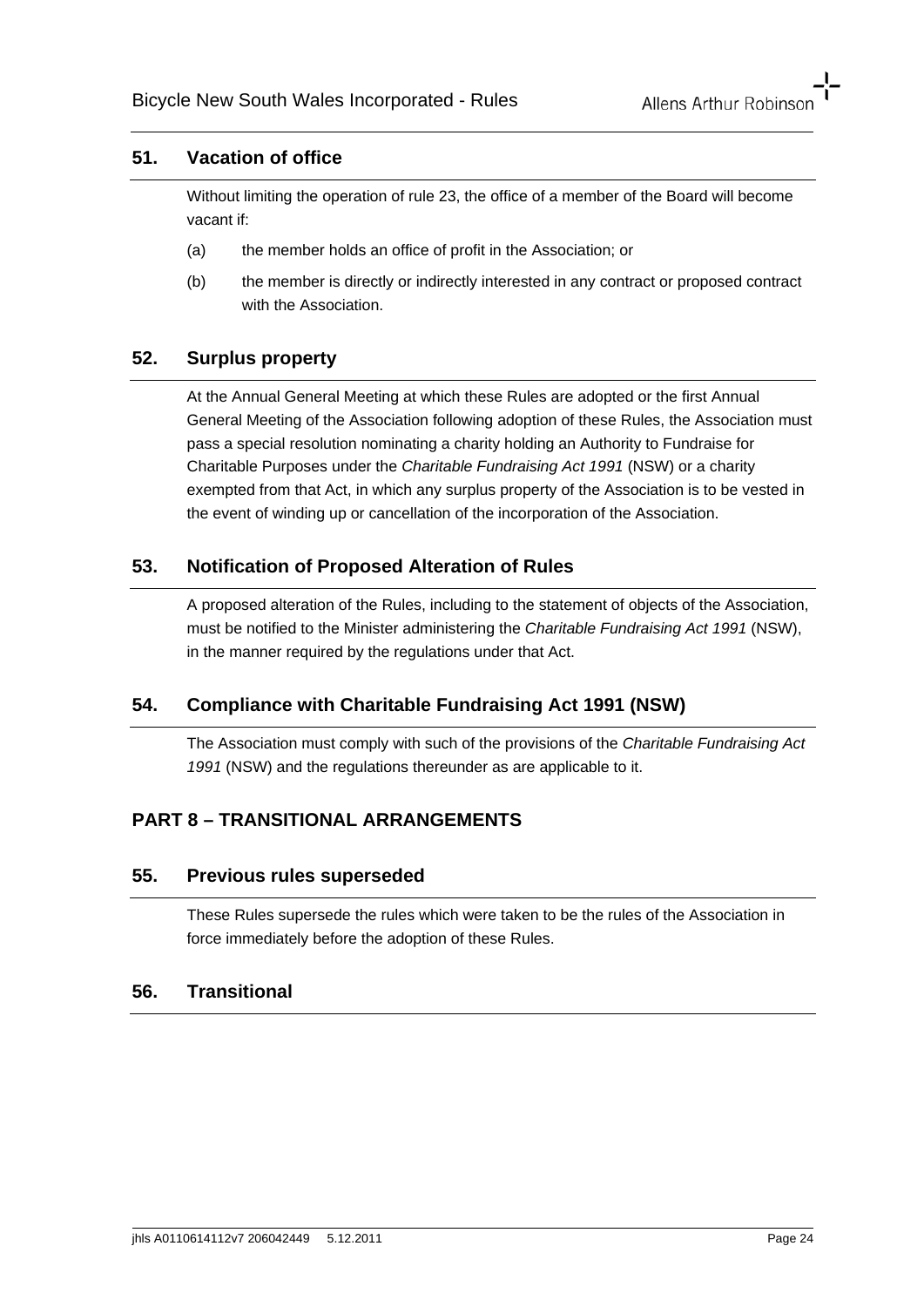- 56.1 Everything done under any previous rules of the Association shall continue to have the same operation and effect after the adoption of these Rules as if properly done under these Rules.
- 56.2 Every member of the Board appointed under the rules in effect immediately before the adoption of these Rules shall be taken to have been appointed in accordance with rule 16 and shall continue to hold office for the unexpired term, subject to these Rules.
- 56.3 At the first Annual General Meeting held after the adoption of these Rules, the Members of the Association must elect:
	- (a) 2 members of the Board in accordance with rule 18, who shall hold office subject to these Rules and retire at the second Annual General Meeting following their election; and
	- (b) 2 members of the Board in accordance with rule 18, who shall hold office subject to these Rules and retire at the third Annual General Meeting following their election.
- 56.4 As soon as possible after the first Annual General Meeting following the adoption of these Rules, the members of the Board must appoint:
	- (a) 1 member of the Board who shall hold office subject to these Rules and retire at the second Annual General Meeting following their appointment; and
	- (b) 1 member of the Board who shall hold office subject to these Rules and retire at the third Annual General Meeting following their appointment.
- 56.5 At each of the second and third Annual General Meetings held after the adoption of these Rules, the Members of the Association shall elect 2 members of the Board in accordance with rule 18, who shall hold office subject to these Rules and retire at the third Annual General Meeting following their election.
- 56.6 As soon as possible after each of the second and third Annual General Meetings following the adoption of these Rules, the members of the Board must appoint 1 member of the Board, who shall hold office subject to these Rules and retire at the third Annual General Meeting following their appointment.